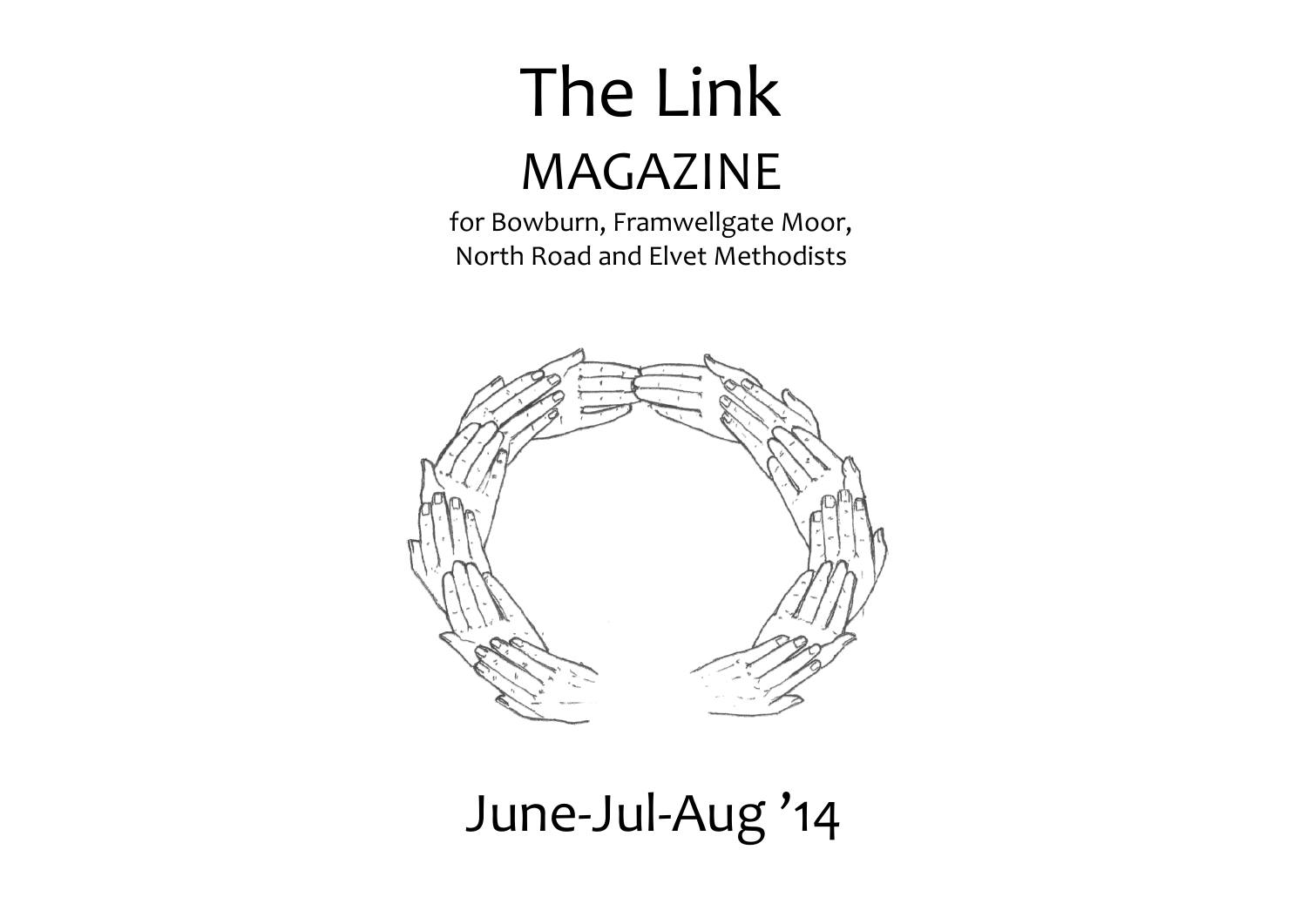## *A letter from our Minister Dear Friends,*

## **Another Dimension**

Surveys show that most people acknowledge some sense of "spirituality" and many search through a variety of religious groups in the hope of finding a religion that will satisfy their needs. The mistake is in believing that any group, simply through its rules and rituals, will solve our problems and make us happy. It's as if there is a dimension missing from our lives and we see life like a photograph but never really capture the truth of the moment. Nice as photographs are in recalling an occasion, the pictures that last are the ones etched deep in our minds and souls; these pictures conjure up not just the look of an event but the smell, taste, sound, atmosphere and emotion of it all.

The life which Jesus offers is not a two or three dimensional life but a life in the eternity of God's Holy Spirit which permeates all dimensions of our existence. In the Bible the whole of life, with all its joys and sorrows, is revealed and following Jesus Christ leads us beyond mere existence to true fullness of life. Everything is declared to be under God's care and his Son reaches out to all people bringing good news for the poor and freedom to those who are trapped in the harsh realities of three dimensions.

Churches are so often listed in directories under leisure industries, along with sport, dancing, pubs etc. but religion isn't just a spare time activity when the day's work is done. God, in whose image we believe we are made, demands that we acknowledge another dimension to every part of our lives. If we let the Holy Spirit guide what we do, then God offers us a new perspective, and each new perspective opens up new possibilities.

As churches work together to share in the mission of Christ, then this spiritual dimension to the life of our town is made clear and our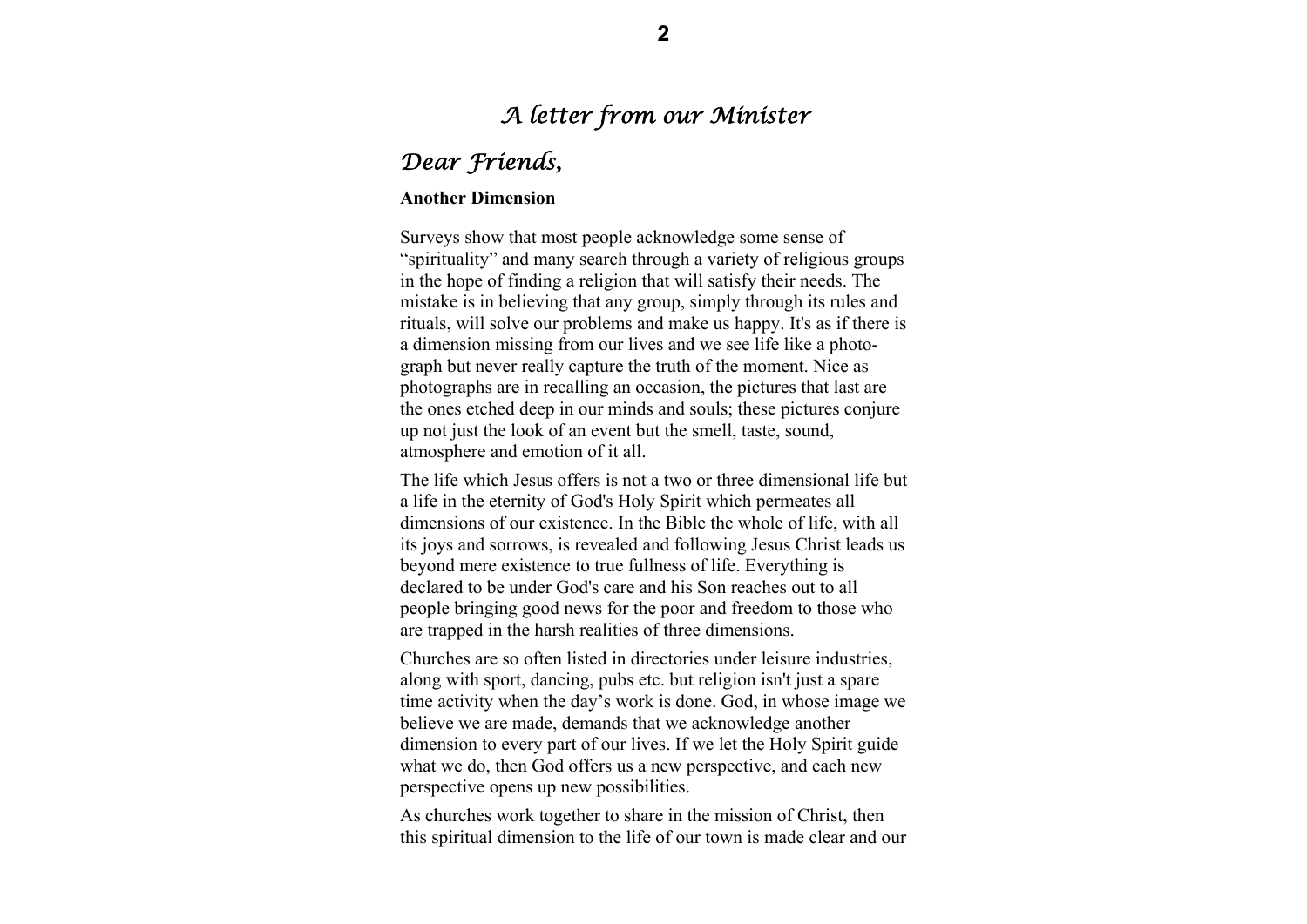work develops tremendous potential. There is much already to celebrate but unless we breathe in rhythm with God's spirit we will only have the earthly dimensions of power to bring about change for the better in our communities.

God's Holy Spirit gives the breath of life to all creatures and is sent from God at Christ's request to breathe a new quality of life into those who know Him, but as Paul says "How can they come to believe, if they have never heard ?" *(Romans 10:14)*. We need to communicate our faith in many different ways, and this should be as natural to us as breathing. So let us be a breath of fresh air to all we meet, and may we also find ourselves surprised and refreshed by the new things God's spirit is doing.

As we support and encourage one another we will learn about and explore the best ways forward. All our prayers are needed and our discussions as a Methodist Circuit will play a vital part in discerning the shape of future Christian work and witness in Durham. Each one of us adds a unique dimension.

May all our work, rest and play be blessed by God.



## **Action for Children Sunday**

July 13th, 2014

**Action for Children Sunday is designated by the Methodist Church as one of its Special Sundays - a time to reflect on and celebrate the work of its Children's Charity.**

It is usually celebrated on the second Sunday in July as this is closest to the anniversary of our founding on 9th July 1869.

This year we invite you to use the lectionary readings for the second Sunday in July and, focusing on the parable of the Sower, reflect on the imperative of bringing hope. Further information can be found at:

http://www.actionforchildren.org.uk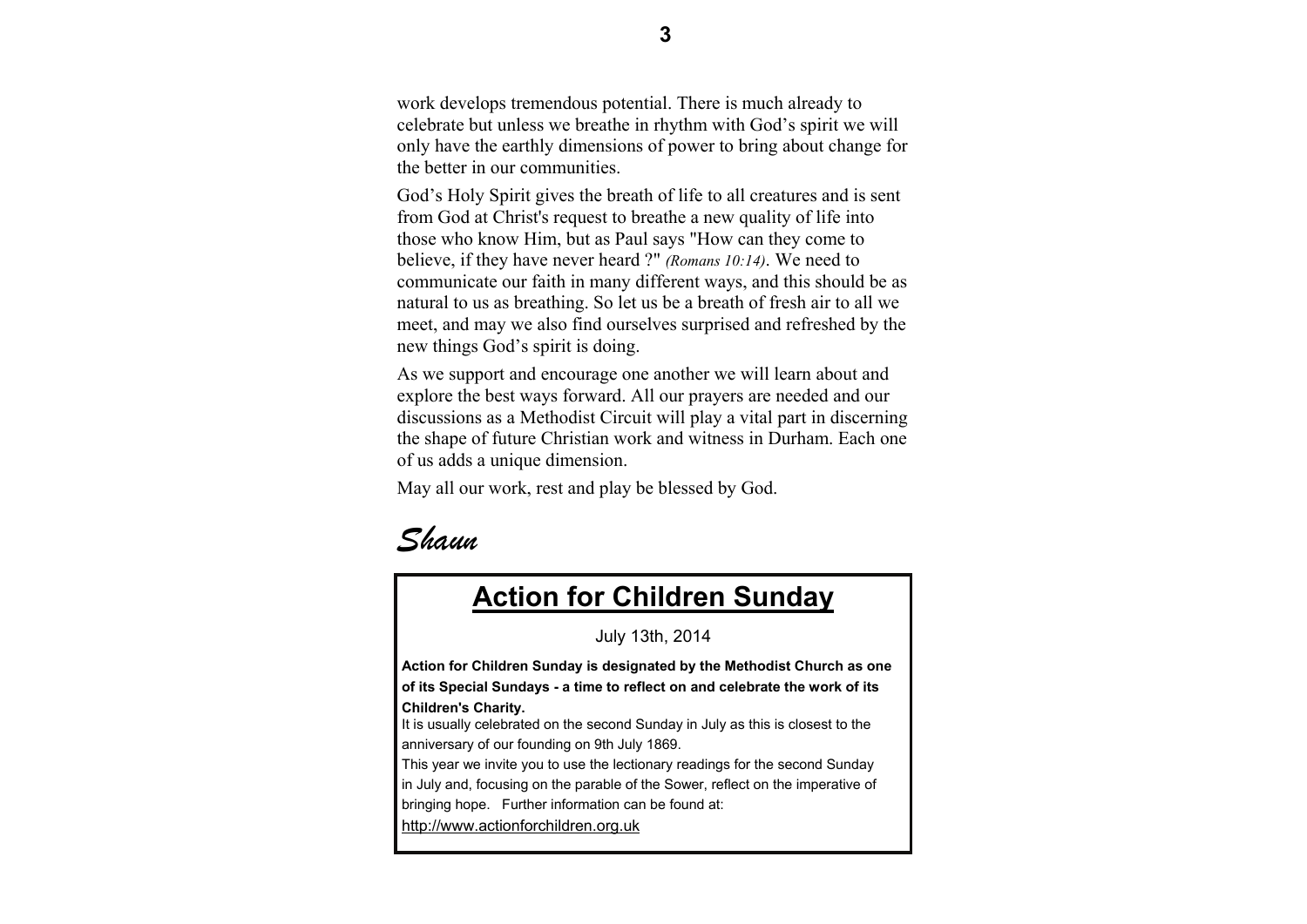## WORSHIP IN JUNE

## **Bowburn**

- 1st 10.30 a.m. Readers' Service
- 8th **Pentecost** 10.30 a.m. Mr Andrew Sterling
- 15th **Methodist Homes Sunday**  10.30 a.m. Deacon Jane Middleton
- 22nd **Refugees' Sunday** 10.30 a.m. Readers' Service
- 29th **Methodist Conference Sunday**  10.30 a.m. Holy Communion - Rev Shaun Swithenbank

## **Elvet**

 1st 10.45 a.m. Holy Communion - Rev Shaun Swithenbank 6.00 p.m. Miss Melanie Greenall

#### 8th **Pentecost**

 8.30 a.m. Holy Communion - Rev R. Fisher 10.45 a.m. Readers' Service6.00 p.m. Mr Mark Bagnall

 15th **Junior Church Celebration - (Methodist Homes Sunday)**  10.45 a.m. Mr Anne Offler

6.00 p.m. Holy Communion - Rev Shaun Swithenbank

#### 22nd **Refugees' Sunday**

 10.45 a.m. Mrs Elaine Goy 6.00 p.m. Deacon Annette Sharp

#### 29th **Methodist Conference**

10.45 a.m. Mr Andrew Sterling

**6.00 p.m. Circuit Service**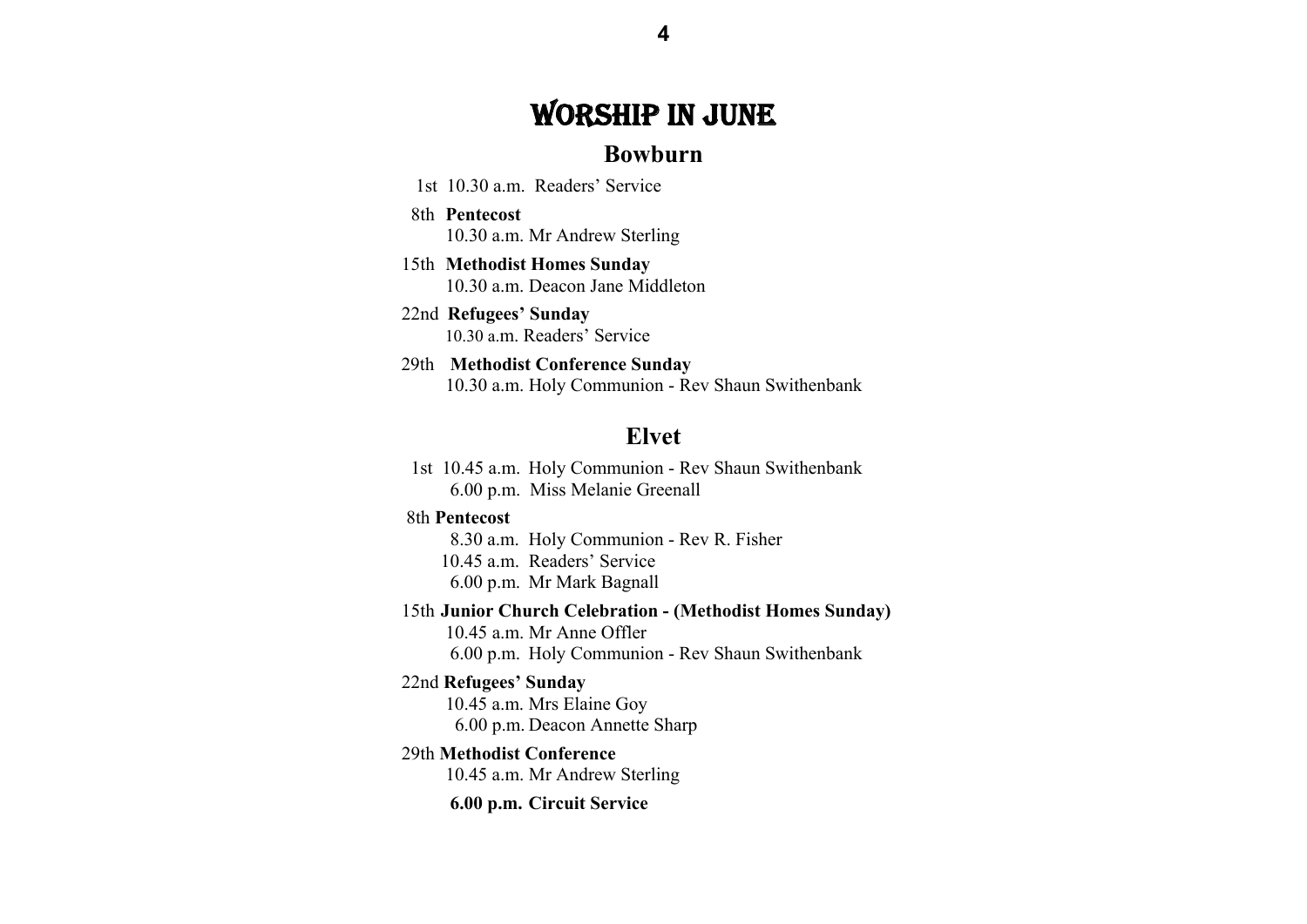## WORSHIP IN JUNE

## **Framwellgate Moor**

- 1st 10.30 a.m. Deacon Annette Sharp
- 8th **Pentecost** 10.30 a.m. Prof Mark Wilson
- 15th **Methodist Homes Sunday**  10.30 a.m. Holy Communion - Rev R. Fisher
- 22nd **Refugees' Sunday** 10.30 a.m. Mr Bill Offler
- 29th **Methodist Conference Sunday**  10.30 a.m. Readers' Service

## **North Road**

- 1st 10.30 a.m. Readers' Service
- 8th **Pentecost** 10.30 a.m. Mr Mark Bagnall
- 15th **Methodist Homes Sunday**  10.30 a.m. Dr Jocelyn Bryan
- 22nd **Refugees' Sunday** 10.30 a.m. Holy Communion - Rev Shaun Swithenbank
- 29th **Methodist Conference Sunday**  10.30 a.m. Readers' Service

*For services in July and August, please consult the plan.* 

*Please note Action for Children Sunday is on July 13th, 2014. There is some information about it on page 3.* 

 $\sim$ ~~~~~~~~~~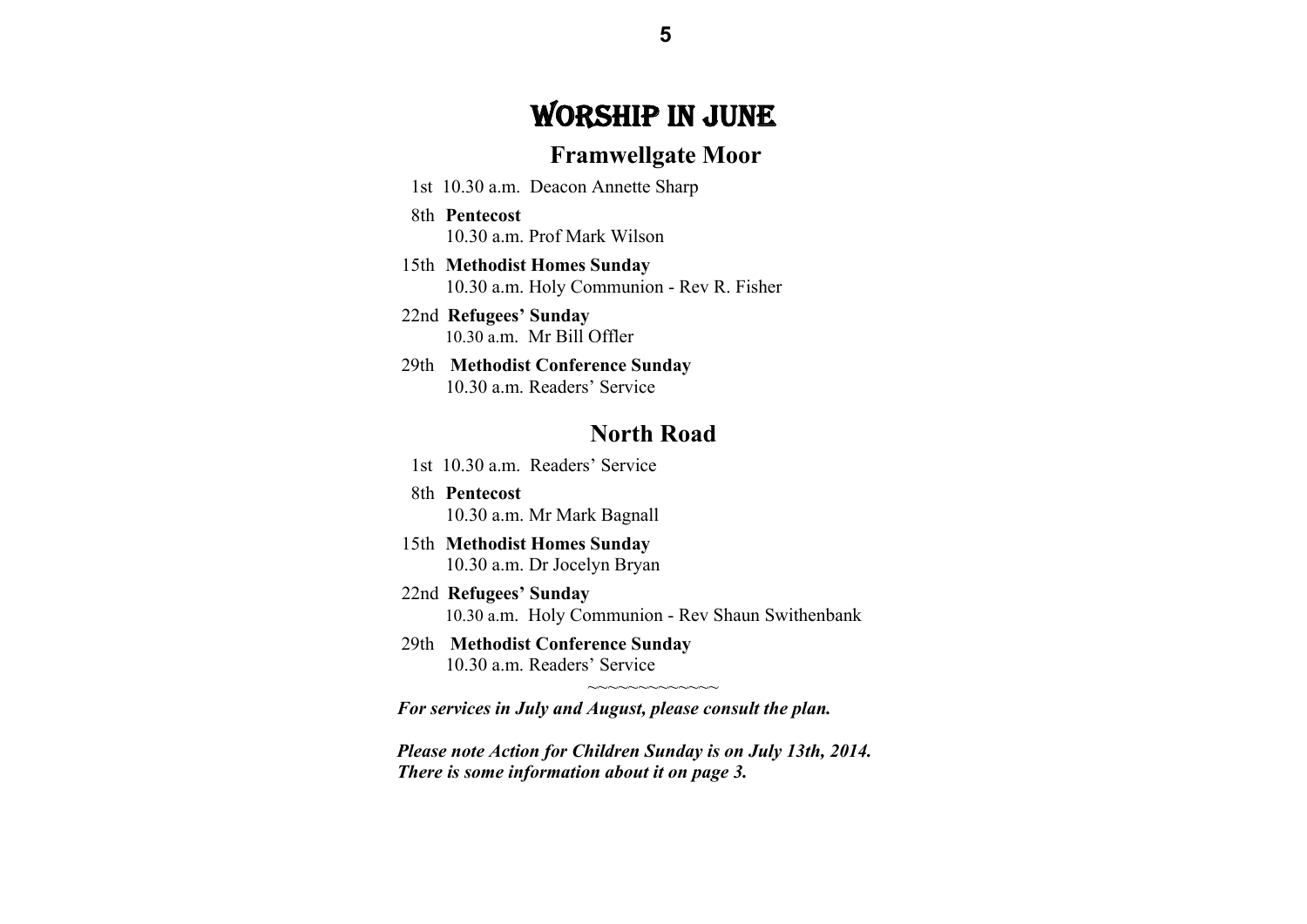#### **"Rising Stars" at North Road‐March 22nd**

Concerts, featuring the piano and singing pupils of Marion Senior, have been regular annual events for a number of years. "Rising Stars" was easily the best-attended of them (over 100). Parents, other relatives and friends, especially of the younger ones, swelled the numbers and it was obvious that their presence and that of Marion, who accompanied them in duets, created confidence. For the youngest it was their first experience of performing to an audience. For us, it was interesting to observe improvements in technique and interpretation from previous years, in the older students.

The early performers did very well, took their bows with aplomb and made light of the fact that they needed a footstool! Daniela, Julia, Georgina, Nicola and Maria were clearly very much at home with the American rhythms of "Cowboy Joe", "Yankee Doodle", "Cowboy Concerto" and "Chatanooga Choo Choo". Elizabeth followed with "Bear Dance" and "Allegro" and by this time the performers were those able to reach the pedals without difficulty. Ellen next, followed by Jonathan in two duets, in which the full resonance of the piano was heard, with the lid having been raised. Zara proved an accomplished pianist in Scott Joplin's "The Entertainer" and in the waltz from "Coppelia". Zöe, too, in Tchaikowsky's "Barcarolle". Anna, as Marion's grand-daughter, was of course quite at home in the duet "Lady of Brazil Samba" and then performed well as a soloist with Einaudi's "I giorni". Daniel Adney, our assistant organist, has always impressed in these concerts and did so again in Franz Liszt's challenging "Rakoczy March". Ellie next, with Beethoven's "Fur Elise", bringing out the piano's resonance in the dark central passage and capturing a nice relaxed Spanish atmosphere in "Habanera".

Finally, the "big guns". Remarkably, James and Adam were each able to offer compositions of their own - James with "Aurora", a very mature,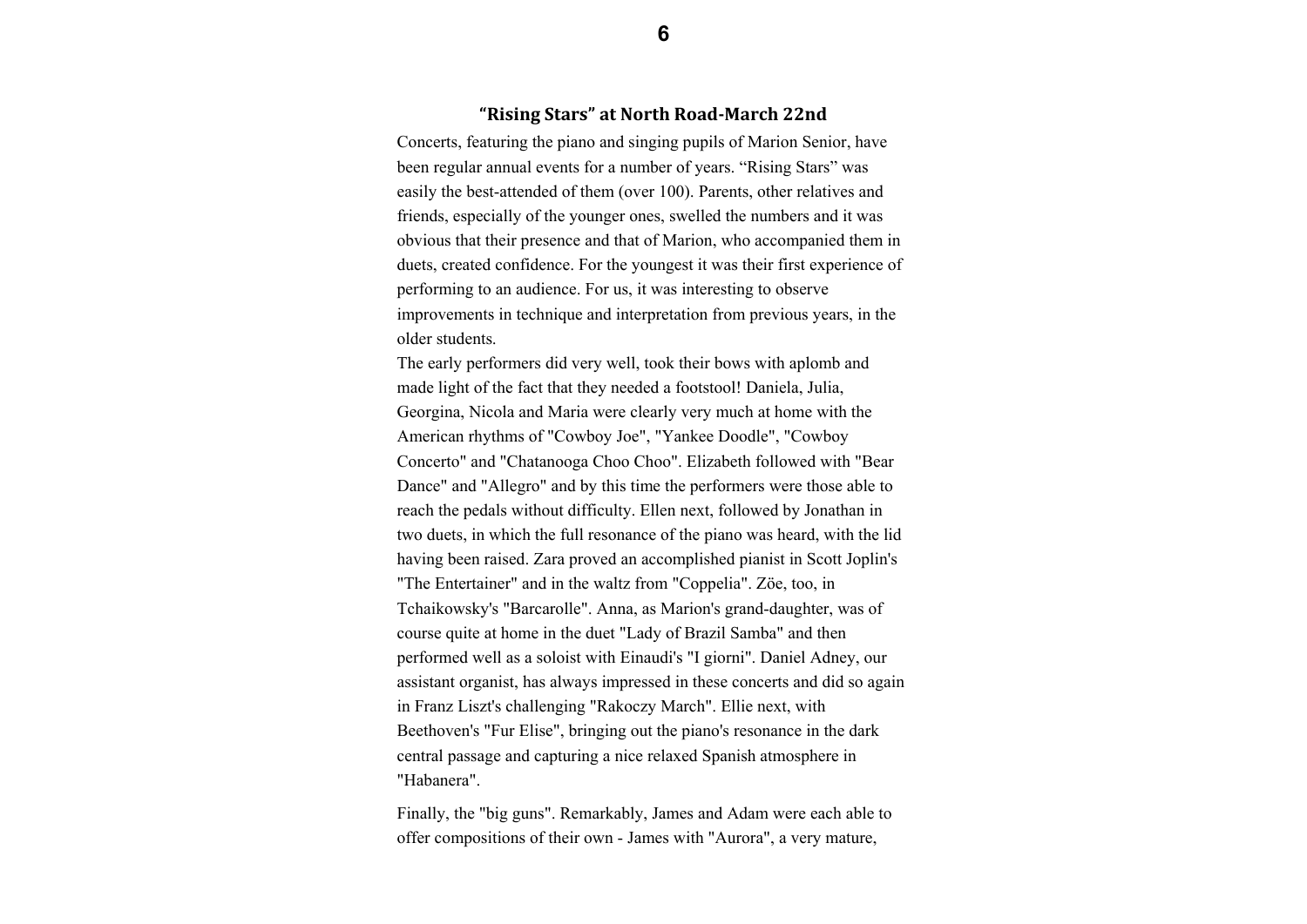contemplative work and Adam with his "Nocturne" based on a theme by Rachmaninoff. He has made great strides and now offered Bach's "Partita" from the G major Prelude, in which he demonstrated both control and musicianship.

There were also several songs interspersing the piano pieces - "Chim Chiminee" (Mary Poppins); "Bring him home" (Les Miserables); "Mister Cellophane" (Chigago); "Colours of the Wind"; Flow O my tears" and "Hymn to God the Father" sung by Zara, James, Rachel and Laura, respectively all adding to the entertainment for the audience, who were left admiring both the quality of Marion's teaching and the talents and versatility of her pupils.

'''''''''''''''''''''''''''''''''''''''''''''''''''''''''''''''''''''''''''''''''''''''''

#### *More music to look forward to*

## **North Road Methodist Church 2014 Saturday afternoon Concerts**

|           | June 14th 'The Little Count Boruwlaski'<br>A musical play by Rose Reeve (who worships at North Road)                                                                               |  |
|-----------|------------------------------------------------------------------------------------------------------------------------------------------------------------------------------------|--|
|           | based on the colourful memoirs of the diminutive<br>Josef Boruwlaski who lived in Durham<br>in the nineteenth century.<br>Discover the Count's story in this entertaining musical. |  |
| July 12th | 'Vox' Choir (The cathedral's outreach youth choir)                                                                                                                                 |  |
|           | Music for all tastes                                                                                                                                                               |  |

from Pergolesi to Dave Brubeck and the Beatles

### All concerts start at **2.30pm**.

Collection in aid of the North Road Church Project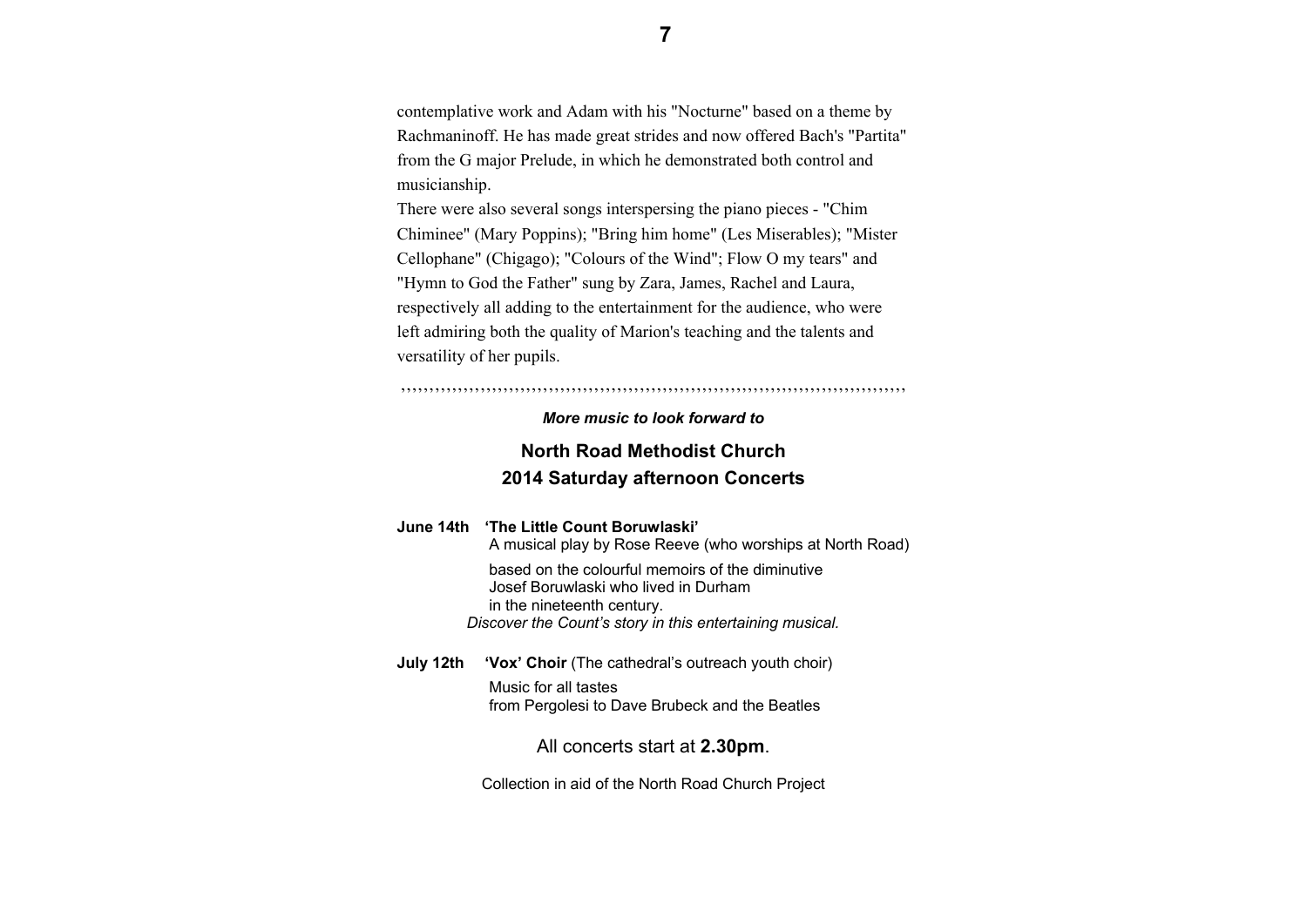#### **Mannas**

*A time to reflect* 

When someone said write a bit about Mannas I was without a clue - how did I inform those who knew nothing of the North Road outreach whilst reviewing 11 years of enjoyment, hard work and loads of fun?

For those strangers to the Mannas outreach project it was started in 2002 as a means of contact with the many people on North Road who do not wish to enter the Church for worship.

Methodism has over its long history offered tea or shared meals along with coming together to worship, share their faith and welcome strangers. Sharing food is a basic human need it can be a building block to friendship or a bridge to the future. Our church was stagnating; the building was empty for many days of the week and looked to be closed. We needed to get the doors open. The Church members came together to reflect on the future of the Church, and decided that the mission of the Church would be to the community of North Road and to those who arrive by bus or train; we became known as the Church on the bus station. The Circuit proposal was to move the Superintendent Minister's post to Elvet. The Church agreed the change and for the first time accepted a probationer Minister at North Road. This change became the first of many changes one of which was the creation of Mannas. Initially the food on offer was soup and sandwiches. Those who helped at first, including myself (newly retired and planning great idleness) thought that we would lend a hand occasionally - just a little light work and lots of pleasant chatting with others. Now looking back over 13 years we have a very different project. The Team at North Road quickly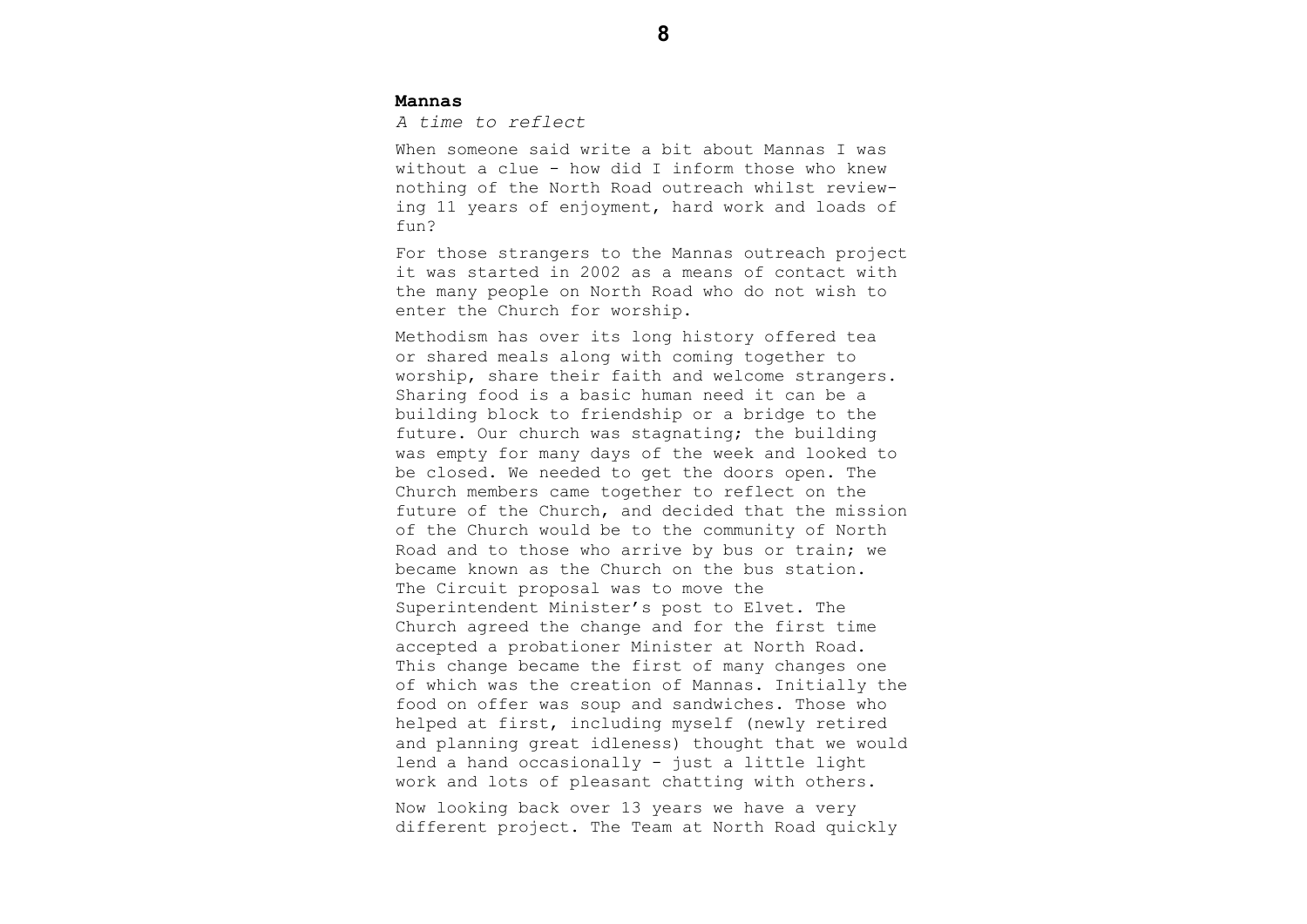realised as developments came that Mannas was becoming a circuit initiative. Because of the location of the Church we had access to many people who come into Durham from the surrounding villages. These people came to shop, or because they were lonely, anxious, or just in need of a break from home or family pressures. Sometimes just needing a reasonably priced meal within a Christian environment. Other Church members came to eat with us whilst giving us very valuable support. They created the atmosphere which attracted strangers to return.

The food on offer eventually became the extensive menu of hot and cold food available at the present time. All the dishes are prepared and made by members who give large amounts of time and skill each week to this task. Ingredients miraculously arrive due to our invaluable computer expert, who also manages all our accounts, organises servicing and repairs of equipment and sees that our bills are paid and that the insurance for our expensive equipment is in place at the right time.

Our need for helpers grew and without the regular help and commitment of friends from other Churches in the circuit, Mannas could not open the doors each Friday.

We have created new friendships as we work together. Together we support a listening post when needed and our new Deacon now has strengthened our ability to recognise and continue this care.

Our team regularly includes members from the following Circuit Churches:2 friends from Sacriston Church, 1 from Witton Gilbert, 1 from Sherburn Hill, 1 from Carrville, 1 from Pittington, plus occasional help from Methsoc students and friends from other denominations, or no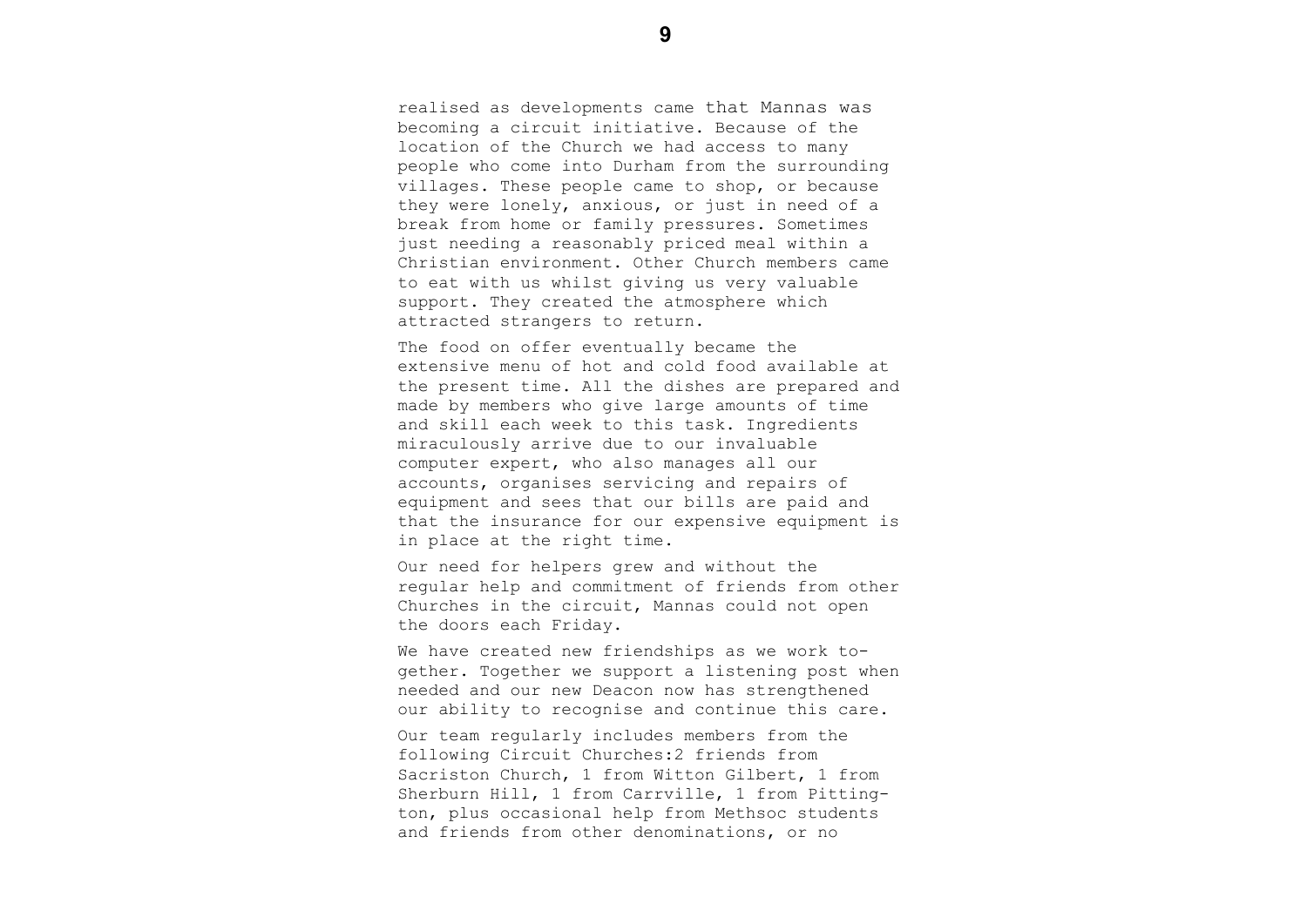particular affiliation.

We are particularly grateful to the additional team members who come regularly to shop early in the morning, put out our notices, wash up and clear up at the end of the day, and those who sort the cutlery, wrapping it and preparing sets for the following week.

The end of the day is hard work and we would love to achieve the recruitment of a rota of people to come and assist the present team - the offer is so irresistible - no pay, 2 hours of clearing up, emptying the dishwasher, putting loads of things into cupboards - surely an invitation no man or woman can resist. Just like being at home really, but on a larger scale and with different company.

So Mannas - despite some difficulties (people will take holidays!!) – thrives.

From Mannas our former Development and Mission leader was able to start, with others, a number of other initiatives - Craftworks, Messy mornings, Men's Breakfast, Circuit Ladies Afternoon Tea, and the Gay and Lesbian group; all costs of refreshments/ meals being funded from Mannas. Mannas also contributes to the funding of the caretaker's post. Throughout the years apart from assisting the refurbishment project, Mannas has given generously to all disaster appeals from other communities in the world and many other areas of need.

The arrival of Annette to give us spiritual support, becoming the person who leads us in prayer as we open for customers, helps us to focus on priorities, and reminds us just how privileged we are that Mannas was born through the work of our previous leaders.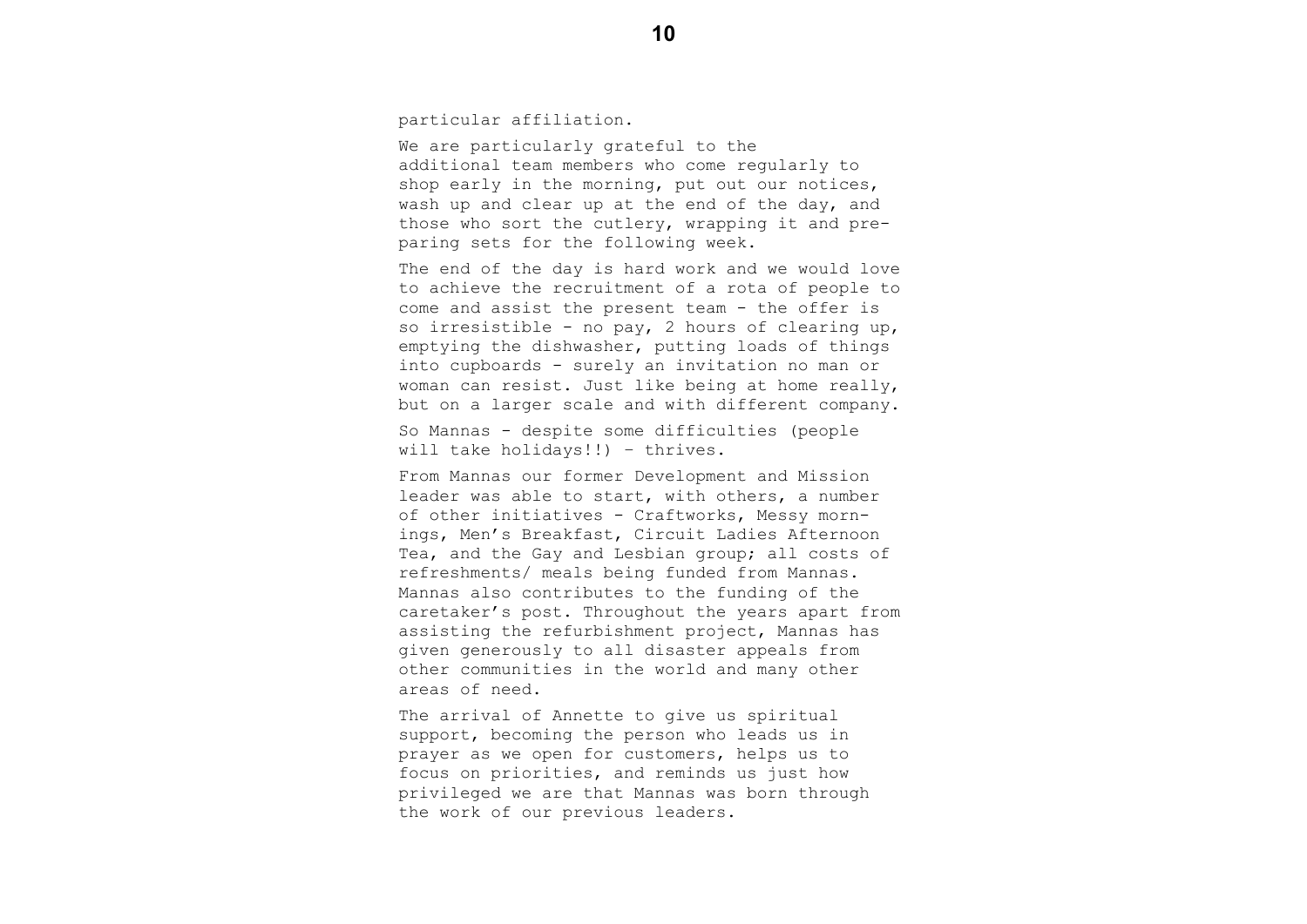Giving time, comfort and sharing laughter with our customers lifts our spirits. We believe that we serve God through our work, feeding his people both physically and where possible spiritually. We can see that new challenges will have to be explored, new people will be needed but we wait on God's guidance as we continue the work that we believe is needed and thank him for our enjoyment of our time together.

Maggie Best on behalf of the Mannas Team

=============================================

## The North East Methodist History Society

The North East Methodist History Society was formed over fifty years ago to provide a forum for those interested in Methodist History in the North East. With 100 members, drawn mainly from the region, it holds two major regional meetings each year and publishes a much-respected Bulletin to be found in local record offices and libraries. The Society also has a substantial collection of historical books and pamphlets housed in the Lit and Phil Library in Newcastle. A website can be found at www.communigate.co.uk/ne/whs

=======================================

Market Place for Elvet Project

(2013-14 - Kwagala Trust)

**Market Place** *is an area in The LINK where large or small items may be advertised for sale.* 

A mirror with a gold surround, measuring 2 ft by 3 ft, is available to anyone interested in purchasing it - any money raised going to the Elvet project. Contact Rosemary Williams with an offer.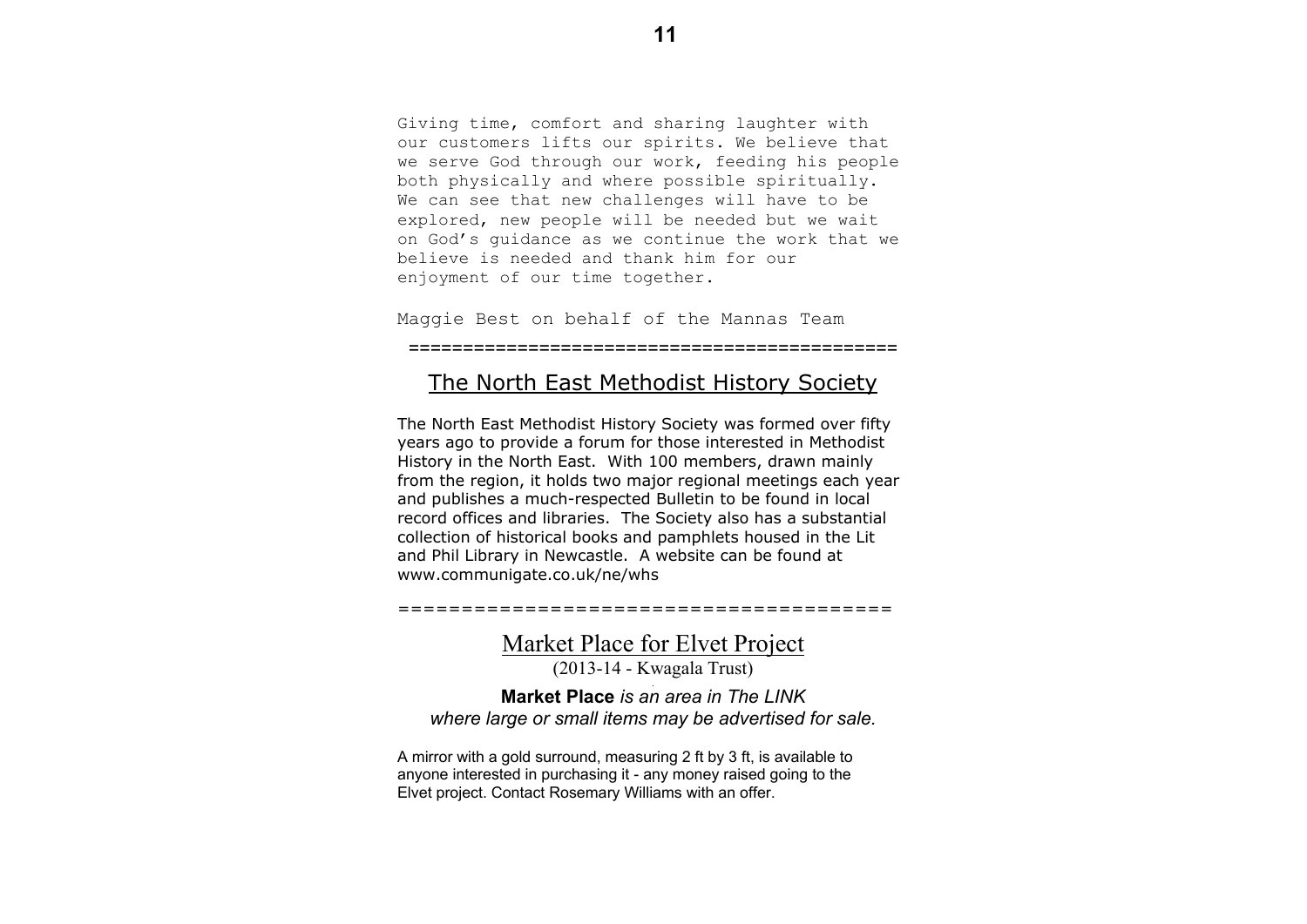#### *Neil Dixon*

*I have received the following brief tribute to Neil Dixon from John Allison.*  "… sad news of Neil Dixon's death. He was highly regarded in the Connexion and had earned a much longer retirement."

#### *Julie Dixon has sent the family's thanks.*

Julie, Thomas, Emily and their families would like to thank the many people who have sent cards, letters, messages of condolence and shared memories of Neil. They have meant a tremendous amount: we were overwhelmed by the expressions of care and concern and continue to feel comforted by them. Thank you also for donations to Cancer Research UK for which over £800 was raised.

*Finally, here is the full poem used at Neil's funeral and quoted in part by Dick Watson in his tribute to Neil in our last issue.* 

### **Eddi's Service (AD 681)** by **Rudyard Kipling**

 EDDI, priest of St. Wilfrid In his chapel at Manhood End, Ordered a midnight service For such as cared to attend.

> But the Saxons were keeping Christmas, And the night was stormy as well. Nobody came to service, Though Eddi rang the bell.

'Wicked weather for walking,' Said Eddi of Manhood End. 'But I must go on with the service For such as care to attend.

> The altar-lamps were lighted, – An old marsh-donkey came, Bold as a guest invited, And stared at the guttering flame.

The storm beat on at the windows, The water splashed on the floor, And a wet, yoke-weary bullock Pushed in through the open door.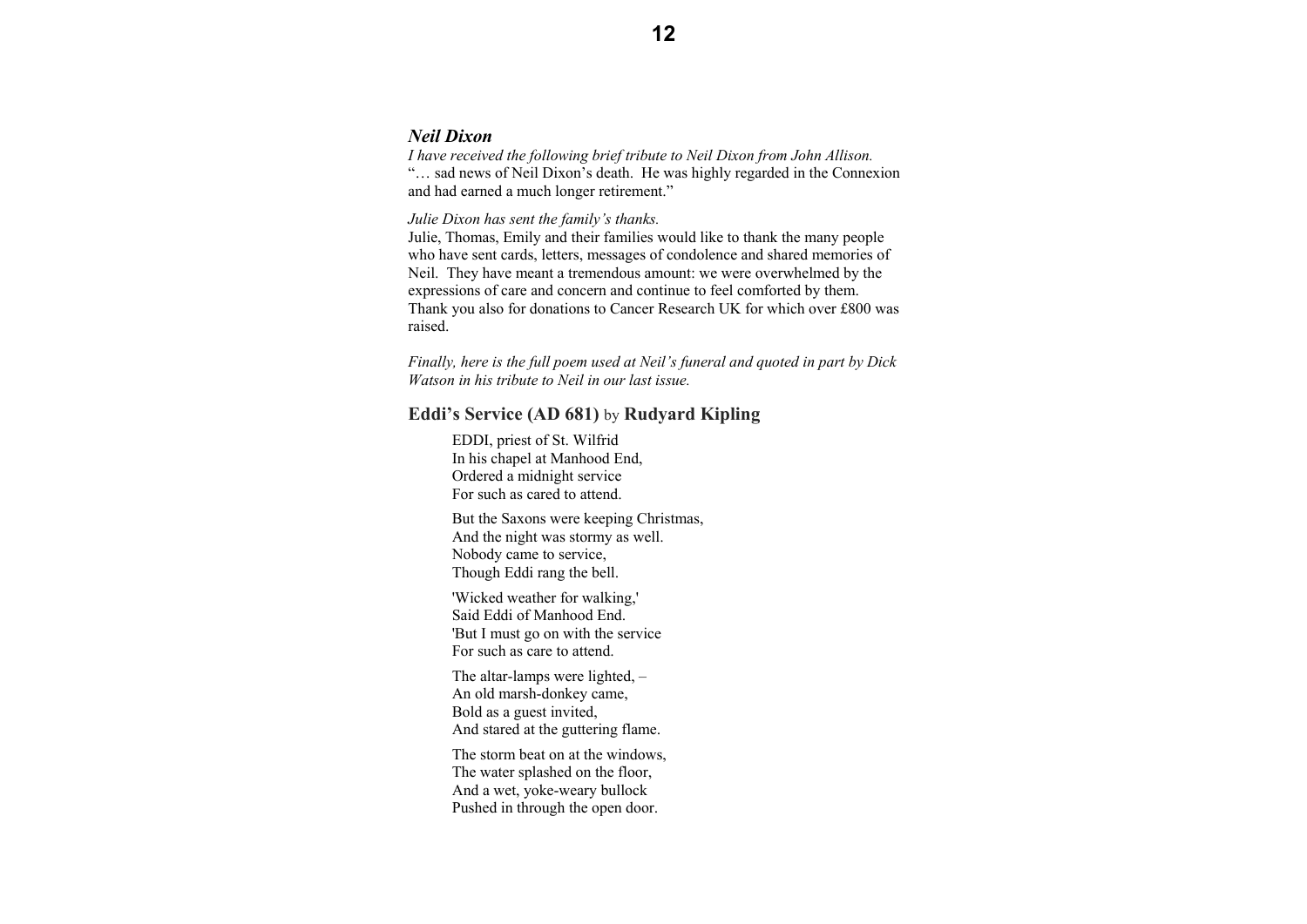'How do I know what is greatest, How do I know what is least? That is My Father's business,' Said Eddi, Wilfrid's priest.

 'But – three are gathered together – Listen to me and attend. I bring good news, my brethren!' Said Eddi of Manhood End.

And he told the Ox of a Manger And a Stall in Bethlehem, And he spoke to the Ass of a Rider, That rode to Jerusalem.

They steamed and dripped in the chancel, They listened and never stirred, While, just as though they were Bishops, Eddi preached them The Word,

Till the gale blew off on the marshes And the windows showed the day, And the Ox and the Ass together Wheeled and clattered away.

And when the Saxons mocked him, Said Eddi of Manhood End, 'I dare not shut His chapel On such as care to attend.'

+ + + + + + + + + + + + + + + + + + + + + + + + + + + + + + + + + + + + + + +

## The Worship Cloud

## New name, fresh thoughts

**Seed** Resources has rebranded as The Worship Cloud and will continue to host more than 46,000 worship resources. As the digital storage warehouse for worship images, words and sounds it should make preparing worship for a range of groups easier and quicker. Additionally, The Worship Cloud has launched **Fresh Thoughts for Sunday**, a weekly PDF of specially selected content based on the lectionary. This is available at £5 per copy or a quarterly subscription of £15 for 13 issues.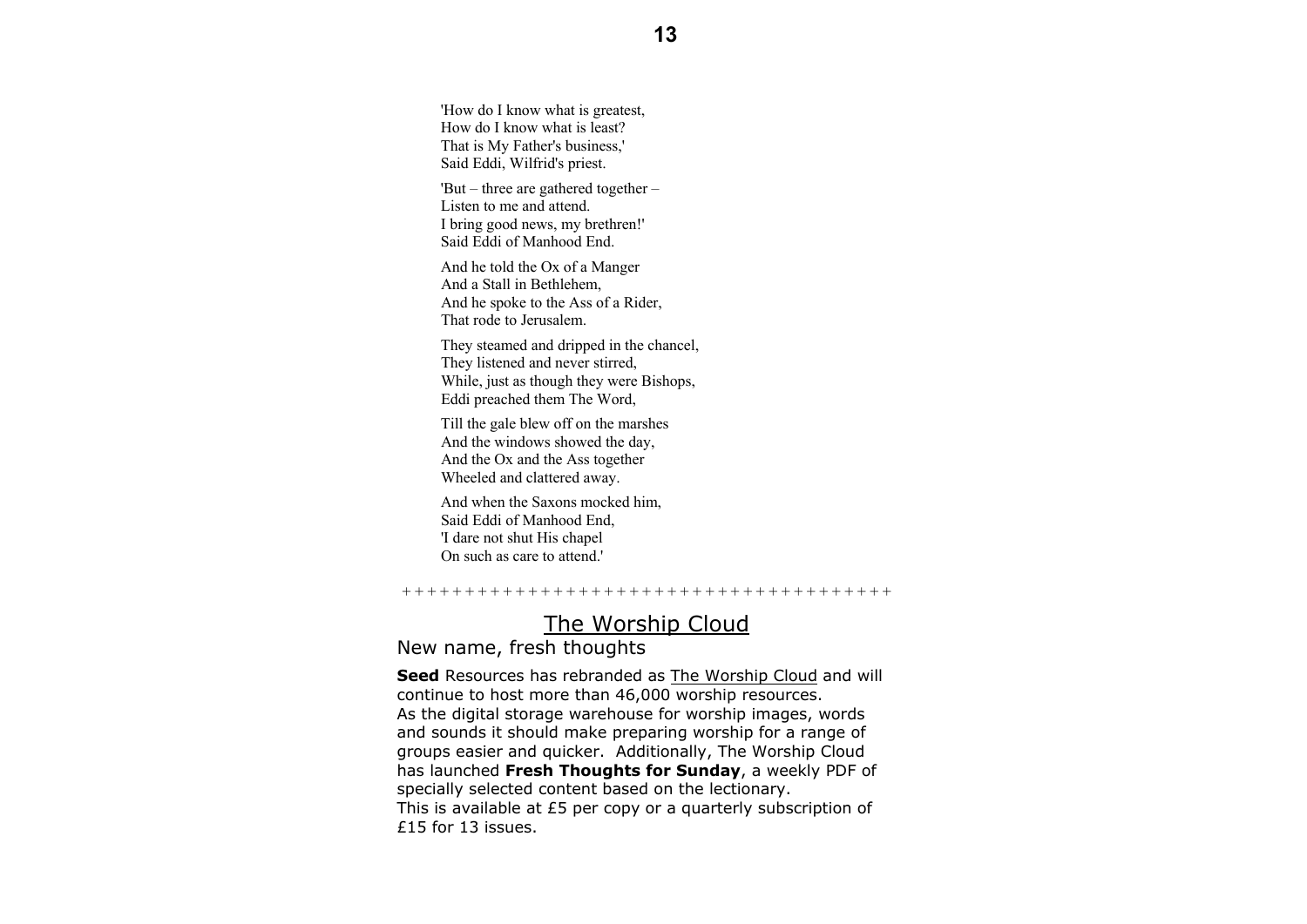## *BAPTISMS*

We have welcomed into the family of the Church 2 March Callum Robert HALL (Elvet)

4 May Cain Luke PALLISTER (Elvet)

## *BAPTISM, CONFIRMATION AND RECEPTION INTO MEMBERSHIP*

We have also welcomed 16 March Jasmine BRAY (North Road)

## *WEDDING*

Every good wish to this happy couple married at our church in Elvet!

29 March David WILSON and Nathalie BURGESS

*Congratulations to all the above* 

## *FUNERALS*

Our condolences to the families and friends of those whose funerals have been held in our churches.

24 March Mary SWINBURNE (Bowburn)

25 March Joan BONNINGTON (Elvet)

11 April Chris WILTSHER (North Road)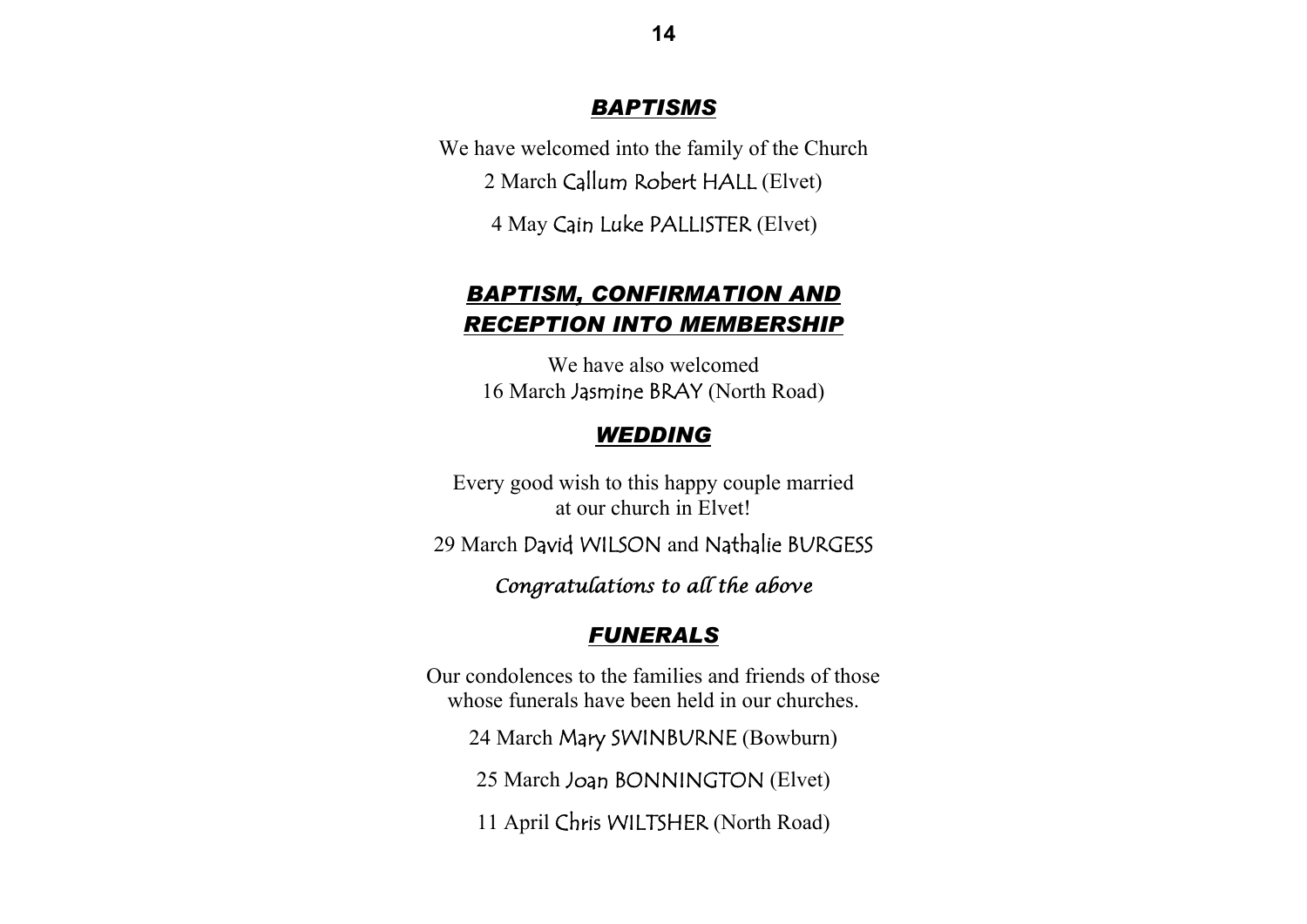#### *We sang this hymn at Elvet and I have been asked to reproduce it. Our tune was "Leoni".*

| $\,1$          | Community of Christ,                      |
|----------------|-------------------------------------------|
|                | who make the Cross your own,              |
|                | live out your creed and risk your life    |
|                | for God alone:                            |
|                | the God who wears your face,              |
|                | to whom all worlds belong,                |
|                | whose children are of every race          |
|                | and every song.                           |
| $\overline{c}$ | Community of Christ,                      |
|                | look past the Church's door               |
|                | and see the refugee, the hungry,          |
|                | and the poor.                             |
|                | Take hands with the oppressed,            |
|                | the jobless in your street,               |
|                | take towel and water, that you wash       |
|                | your neighbour's feet.                    |
| 3              | Community of Christ,                      |
|                | through whom the word must sound -        |
|                | cry out for justice and for peace         |
|                | the whole world round:                    |
|                | disarm the powers that war                |
|                | and all that can destroy,                 |
|                | turn bombs to bread, and tears of anguish |
|                | into joy.                                 |
| 4              | When menace melts away,                   |
|                | so shall God's will be done,              |
|                | the climate of the world be peace         |
|                | and Christ its Sun;                       |
|                | our currency be love                      |
|                | and kindliness our law,                   |
|                | our food and faith be shared as one       |
|                | for evermore.                             |
|                | <b>Shirley Erena Murray (b. 1931)</b>     |

Reproduced from *Singing the Faith* Electronic Words Edition, number **681** Words: © 1992, Hope Publishing Company, Carol Stream, IL 60188, USA. All rights reserved. Used by permission.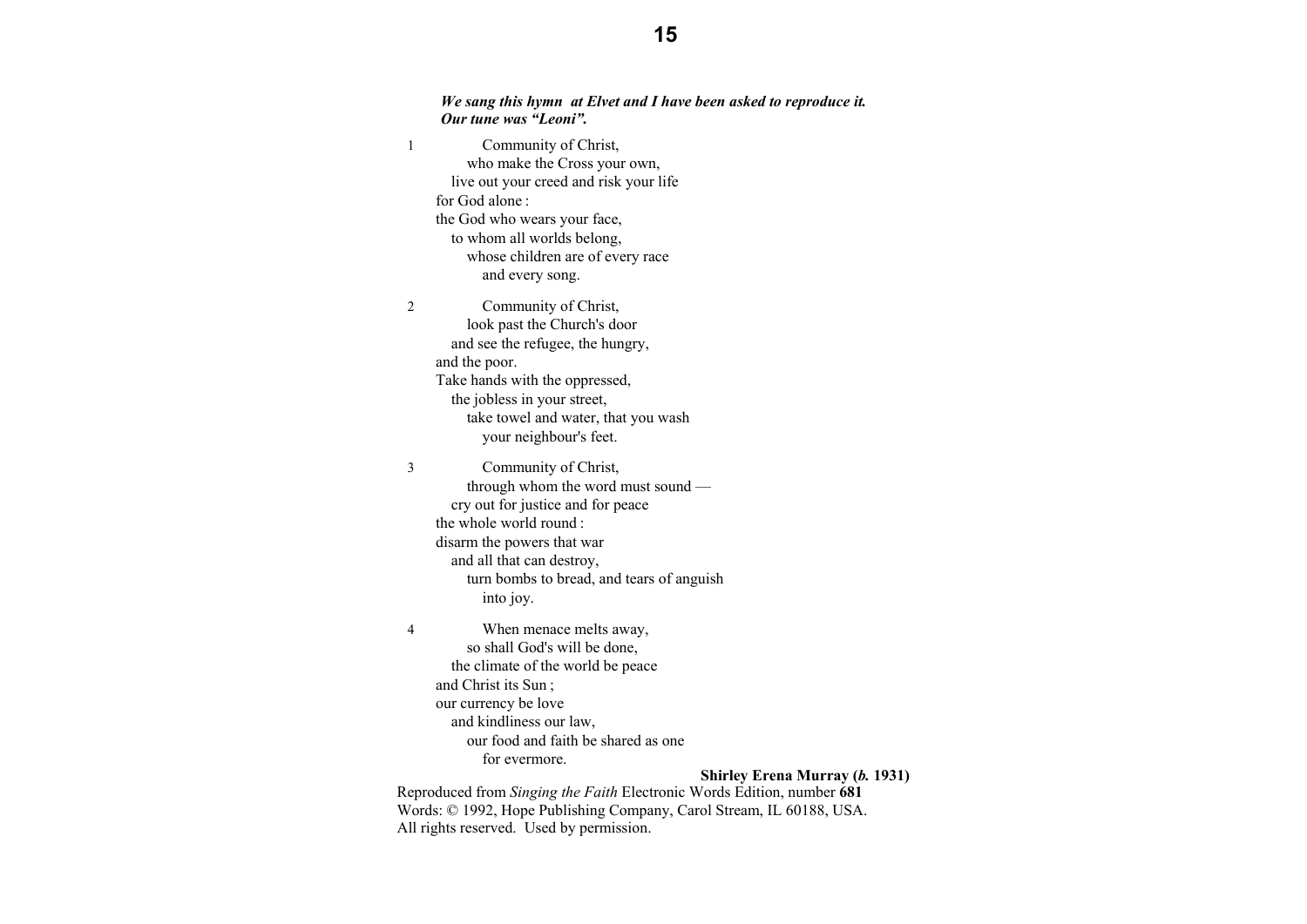**Join the Link**

**16** 

*Dear Friends,*

Here it is! **The Link** brings together Methodists (and our friends) from across and beyond the city. I hope you all enjoy reading it. Please let me know what is going on and what you are interested in, all of you - in Framwellgate Moor, North Road, Elvet, Shincliffe and Bowburn.

As well as items from and about our individual churches, I find articles on wider Methodist issues using The District's "Weekly News", news from the Wesley Study Centre, E-news from the Methodist Church and "The Buzz: good news stories from around the Methodist Church".

I also accept items from Christian Aid, the Bible Society and other Christian organisations. I hope you will all find something to read and enjoy in this and every future edition of **The Link** .

With my Love and Prayers,

*Jackie*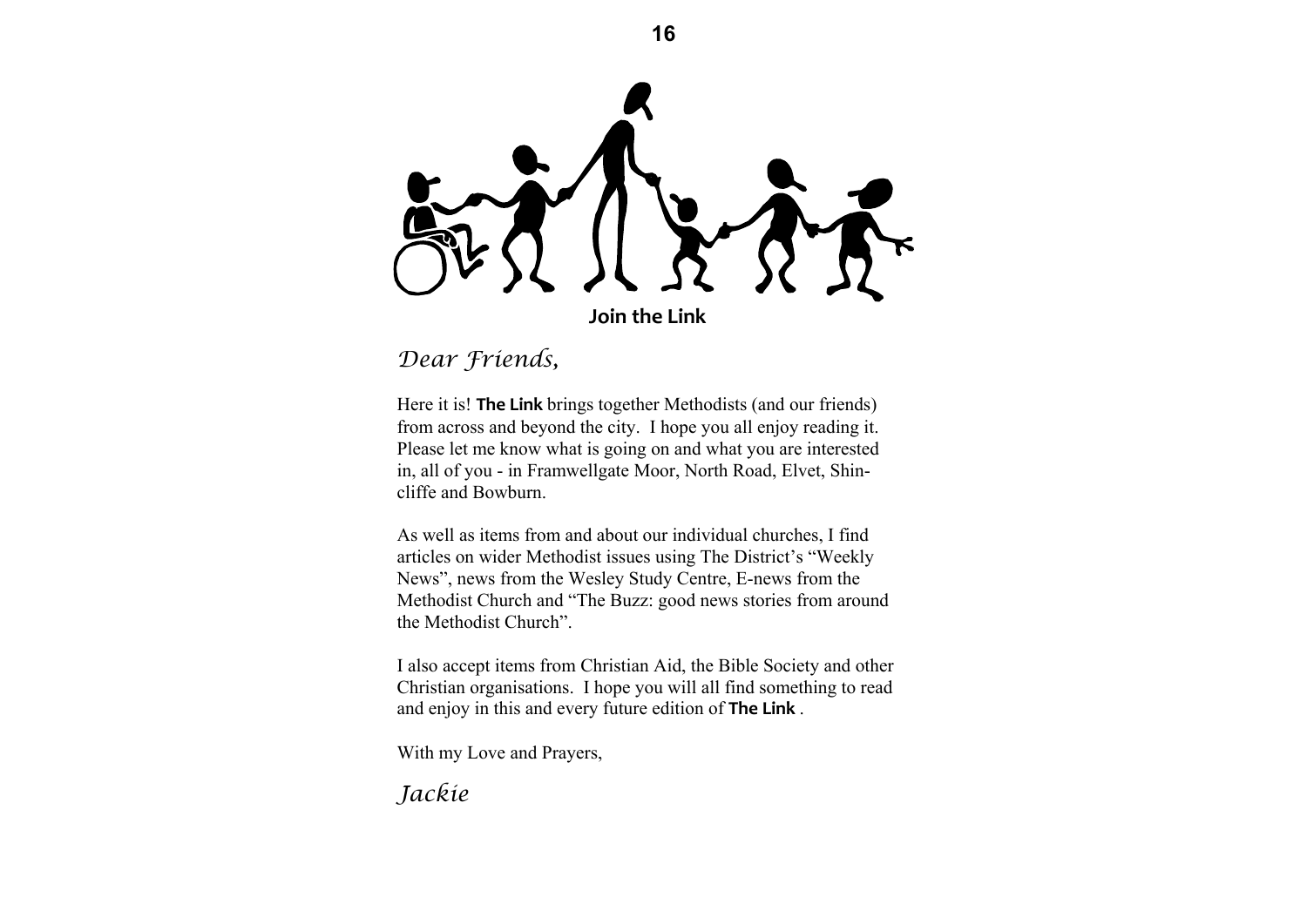## **The Methodist Council has agreed to become a partner to the Churches Mutual Credit Union**



The CMCU is an alliance between the Anglican churches in Britain, the Church of Scotland and the Methodist Church in Britain. As well as offering the benefits of credit union membership to ministers, trustees and those employed by the Church, the CMCU will continue to show the Churches walking the walk as well as talking the talk of ethical investment.

Methodist Connexional Secretary Doug Swanney said: "The work that credit unions do is essential in helping people to access low-cost, ethical loans and savings accounts. Getting on board with this movement fits perfectly with the values of the Methodist Church and we are excited about the opportunity to enthuse people about the work of credit unions and to make their benefits available as widely as possible."

The Churches are keen that this national body doesn't discourage people from joining and supporting local credit unions.

The Revd Dr Malcolm Brown, the Church of England's director of Mission and Public Affairs said, "It is great news that the Methodist Church has agreed to support the Churches' Mutual Credit Union. Thanks to this new ecumenical dimension, the **CMCU looks set fair to launch this summer**. The CMCU is a strategic initiative which will not only serve the staff of our respective churches but conveys the important fact that credit unions are for everybody and not just about helping the worst off. Together with our partner churches, the Church of England is working to support local credit unions across the country and to strengthen the role of credit unions within a more diverse and competitive financial sector. The Methodist Church's support for the CMCU shows that this important work has caught people's imagination and that credit unions' day has come."

The CMCU will initially be open to Methodist ministers, but the Council has pledged to ensure that over time membership is extended as widely as possible across the Methodist Church.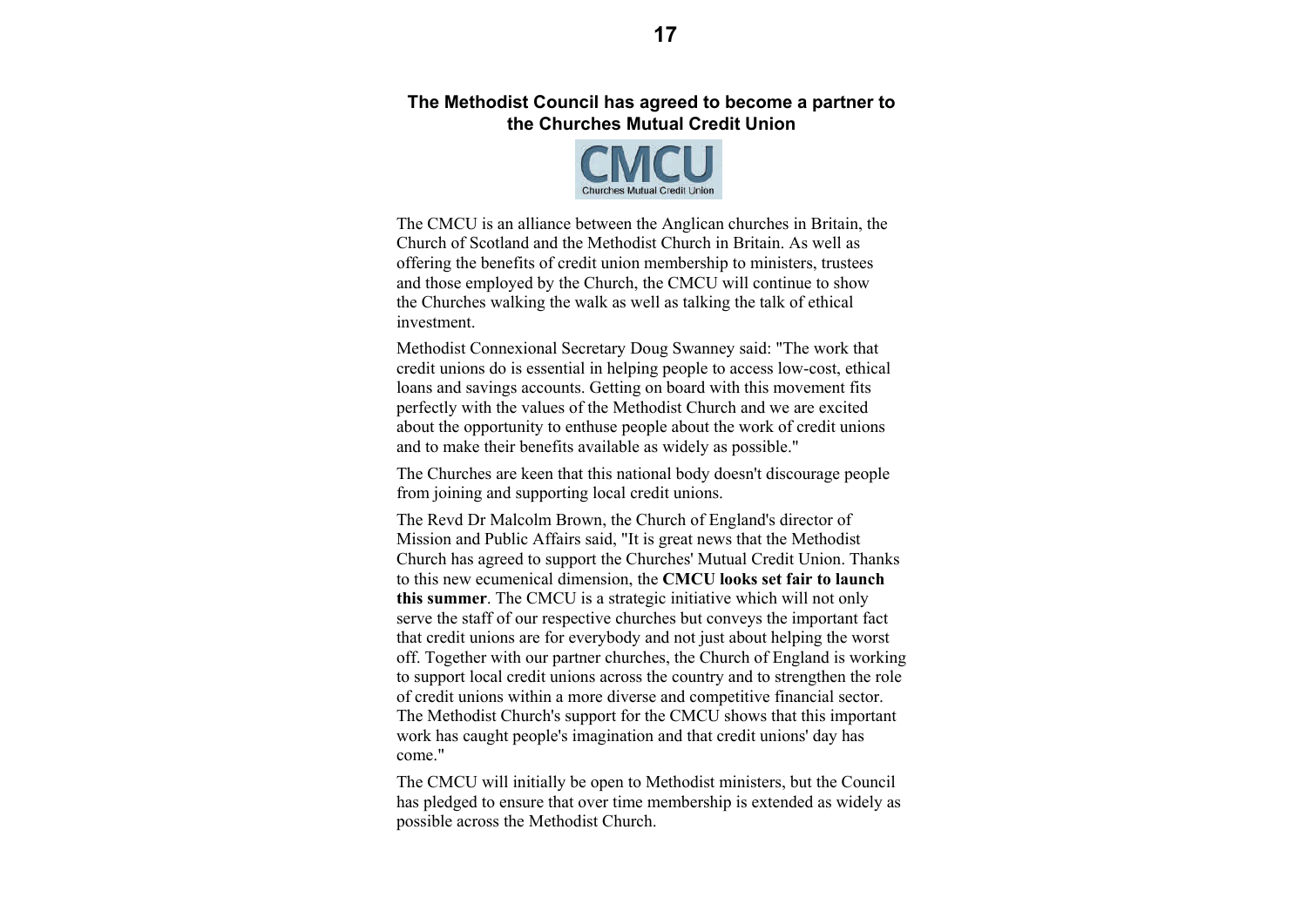This year's project is now well on. *Mamma Mia* was a tremendous success. Over 350 participants joined in the singalong, many in fancy dress and the evening raised an amazing £2600.

Three of the trustees Christine + Neville, Jenny visited Elvet House in Wobulenzi in the summer and report:

'The air is so clean in the country, unlike the city. The children have space to run around and Esther says their appetite has also grown. The girls share two bedrooms and the boys another. They have grown much closer as a family and love their new home.

'The farm is developing with crops doing well this season; it was good to see our own produce being harvested to provide food for the family. We have a variety of crops (Ugandan and European) including; sweet potato, matoki (savoury banana), sweet banana, maize, jackfruit, carrots, cauliflower, kelp (type of cabbage) cucumber. This is helping towards self sufficiency, land is being prepared to enable each child to have their own plot so they can learn how to grow foodstuff. We are also in the process of acquiring chickens and a cow. The eggs and milk will be used for home consumption but hopefully also for market.

'The children are now going to school (rather than home taught) and mixing with children from local villages. When Esther was in England last year she visited a "messy church" and so now on a Saturday and Sunday night, village children (35 to 50) and ours come together in a nearby field and have "messy church" Ugandan style. They run around, play games, sing songs and then our House Mother cooks porridge from our maize crop and every child receives a large mug full on both nights. We were privileged to partake in the event whilst there; we think this is a wonderful witness as many pass by the field during activities.

The work continues  $\sim$  and although we have a secure compound to protect the children, we still need a perimeter fence to clearly identify our land and contain the animals we have (chickens, geese,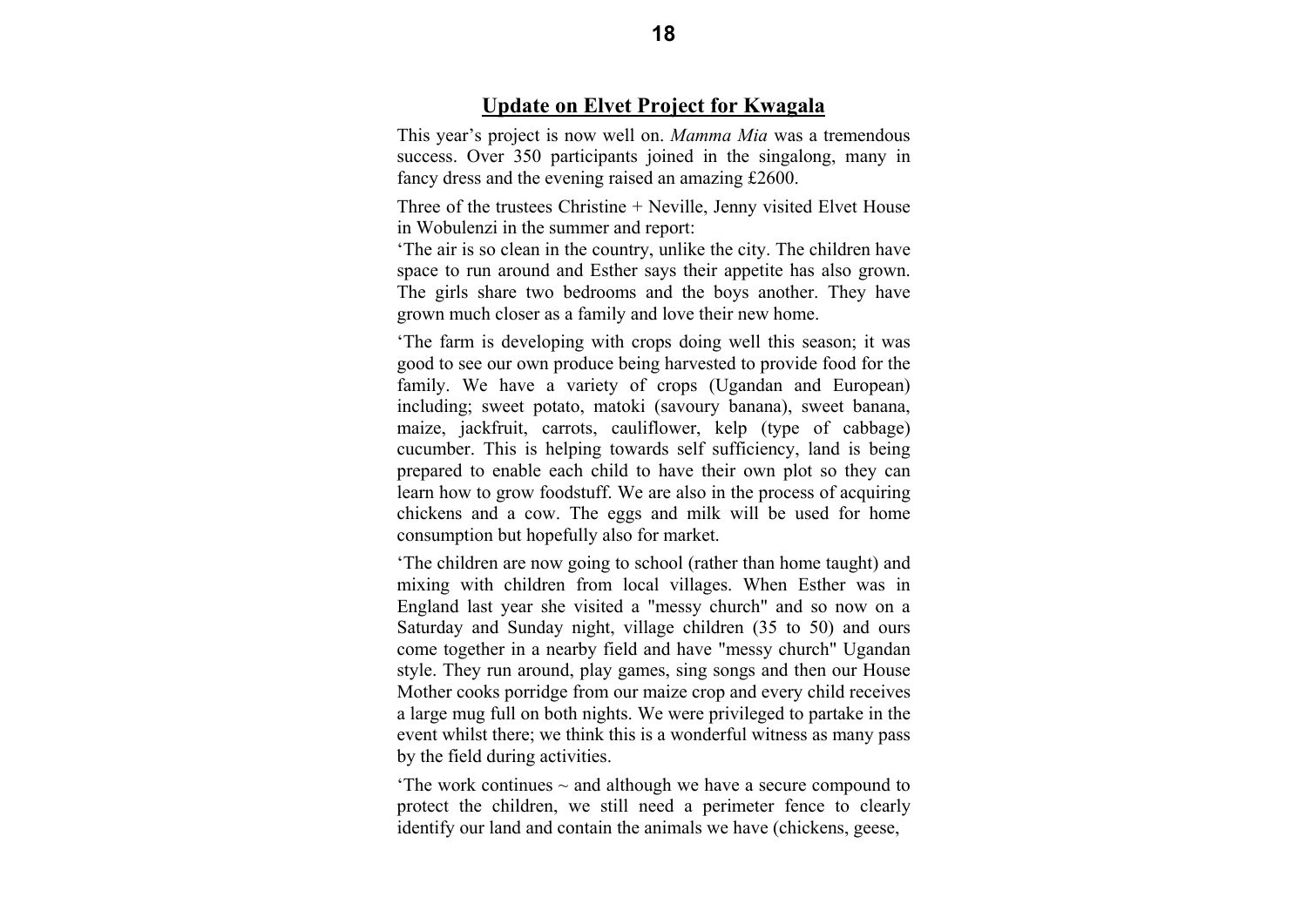goats) and those yet to arrive.

'The access road is in the process of being built as more money is received. At the moment there is an earthen track which becomes a mud bath during the tropical downpours.

'We wish to thank everyone who has supported us in our "adventure". We hope we can continue to enjoy your support as it would be difficult to achieve the vision without you.

'For the children, the village children and our workers, your contribution changes their lives.'

Pat Johnson Chair, Elvet project for Kwagala

## *Wedding Dress and Christening Gown Exhibition at Elvet*

- - - - - - - - - - - - - - - - - - - - - - - - - - - - - - - - - - - - - - - - - - - - - -

There is only space in this ediƟon of **The Link** for <sup>a</sup> few words about the Wedding Dress and Christening Gown Exhibition held at Elvet between May 1st to May 5th. We raised <sup>a</sup> whopping £1,046 for the church. The following is a typical entry into our comments book. It was written by a lady from Sunderland.

Enjoyed the wonderful displays of wedding & christening outfits. Beautiful church with great ambience to feel the presence of the Lord.

Please look out for a fuller review in the next edition.

- - - - - - - - - - - - - - - - - - - - - - - - - - - - - - - - - - - - - - - - - - - - - - - - - - -

## **Wesley Study Centre to remain open**

Successful negotiations between St John's College, Durham University and Methodist Council have led to the WSC remaining open.

WSC will develop as a research and postgraduate centre continuing its contribution to the delivery of the Durham University MA in Theology and Ministry programmes in partnership with Cranmer Hall.

WSC will be formally adopted by St John's College.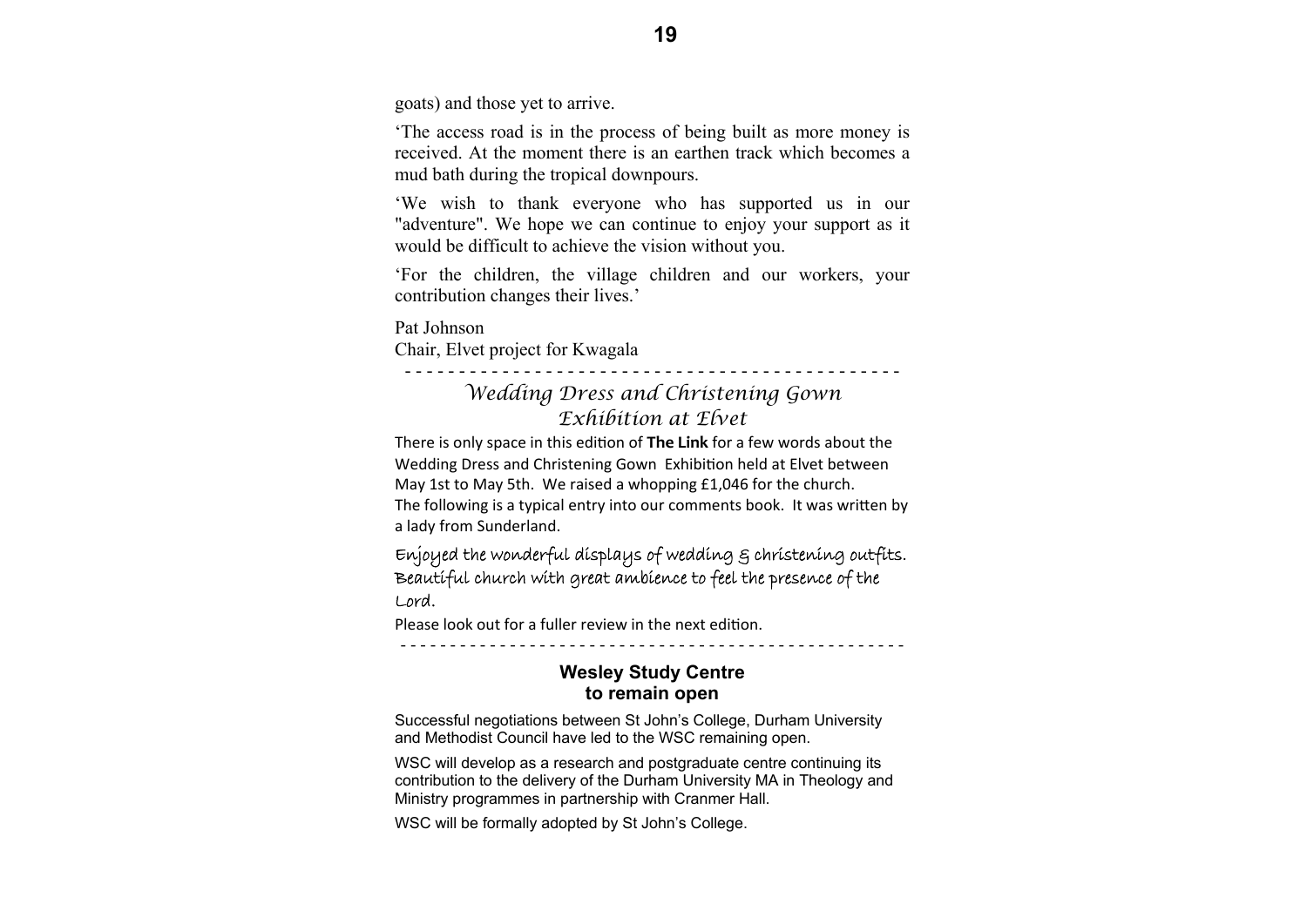## **North Road Methodist Church**

*A message from the North Road Fundraising Team* 

During April Church members will have received a letter dated 8th March from the Church's Property and Finance Team detailing where we stand financially at this time. I am sure many of us found it a stark message..... but with a light at the end of the tunnel.

This is a challenge that we as the North Road Church community need to do something about, to plug a hole in the Church finances until the plans to use 27 North Road as student accommodation for people attending St John's College come to fruition. We have had these challenges before.

As the Church's Fundraising Team we have started work on how to raise additional funds over the course of the next 6 months. After that time the Church Council will review the situation. We met at the end of April and amongst a number of ideas discussed – which will hopefully whet your appetite  $-$  were:

- $\bullet$ <sup>a</sup>'Come Dine with Me'
- $\bullet$ a flower festival
- $\bullet$ 'small change, big difference' collecting jars
- $\bullet$ a 'Holiday at Home' event
- ٠ a talk by a renowned Christian speaker
- $\bullet$ an open mike event
- ٠ 'Dare the Deac'
- ٠ a high tea
- $\bullet$ more of the popular Saturday musical concerts
- $\bullet$ monthly coffee mornings
- $\bullet$ a luxury Christmas raffle (sorry I know its ages away yet!) and
- $\bullet$ the production of a catalogue of services available from Church members that people can buy

However we are keen in asking all Church members to also look to organise - and support - events to be targeted specifically towards raising funds for our Church; your own coffee morning, a sponsored event, a sale of items? Many hands do make light work!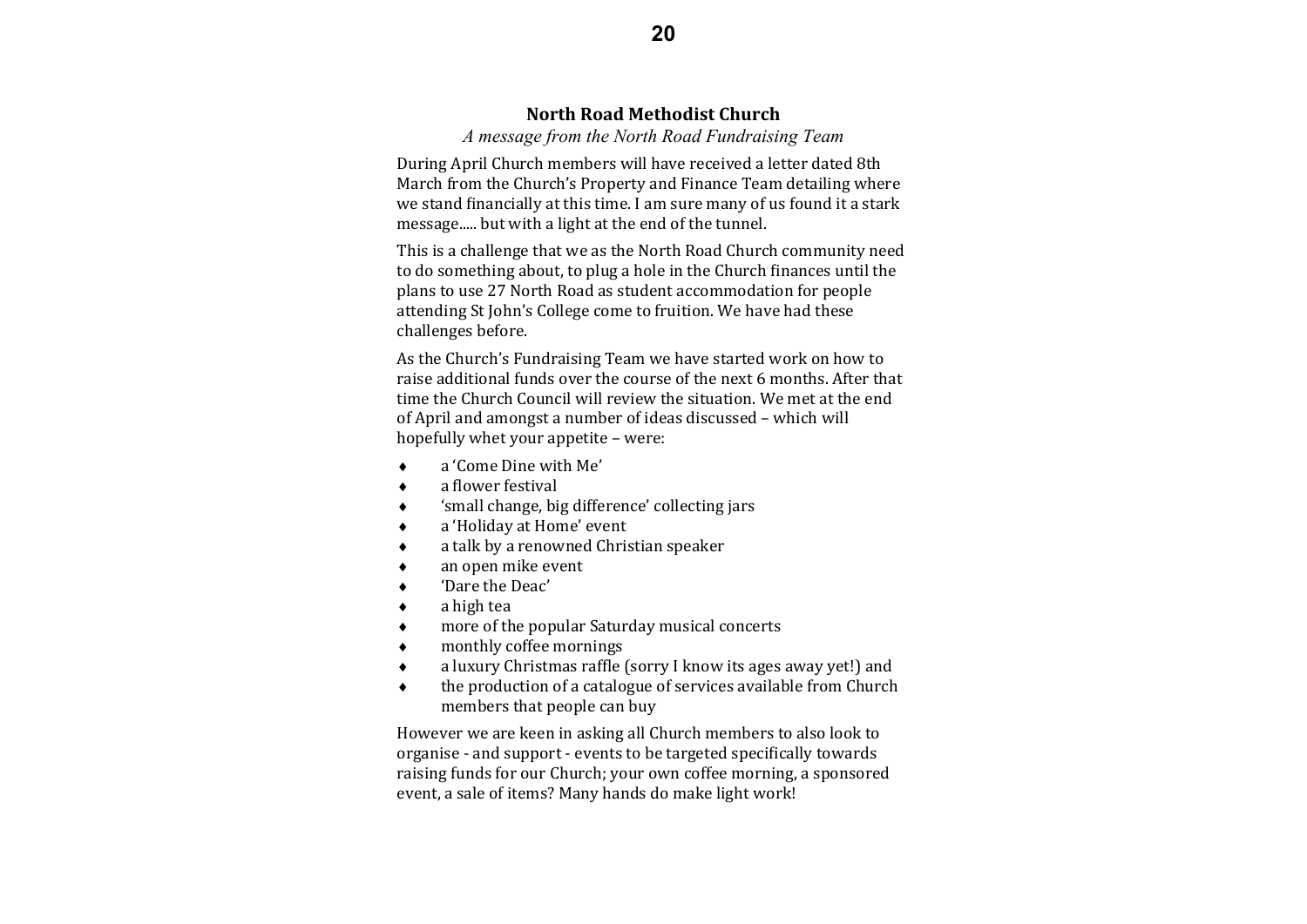So do watch out for more information as we firm things up  $-$  flyers will periodically be distributed in the Church.

If you are able to help out in any way please speak to Steve Wakefield, Terry Davidson or Annette Sharp – we will be pleased to hear from you. 

Thank you for your support.

*Steve Wakefield, NRMC Fundraising Team, 1st May 2014*

========================================================

## **Durham StreetLights: Recruiting Now**

After successful appeals over the past few months we are once again recruiting for the Durham StreetLights team. The team is found out and about in Durham City every Saturday night bringing a calming presence and practical help to people on a night out. To join the team you need to be over 18, happy to get some training and commit to going out at least once a month - more often if you want. You also need to be able to cope with long / late nights, drunk people (with everything that goes with that) and still keep cheerful!



More information on the website http:// www.durhamchristianpartnership.org.uk/projects/streetlights or contact Lyn White (North Road Methodist Church) at farnleyhey@msn.com or 0191 384 3946 for an informal chat about what is involved.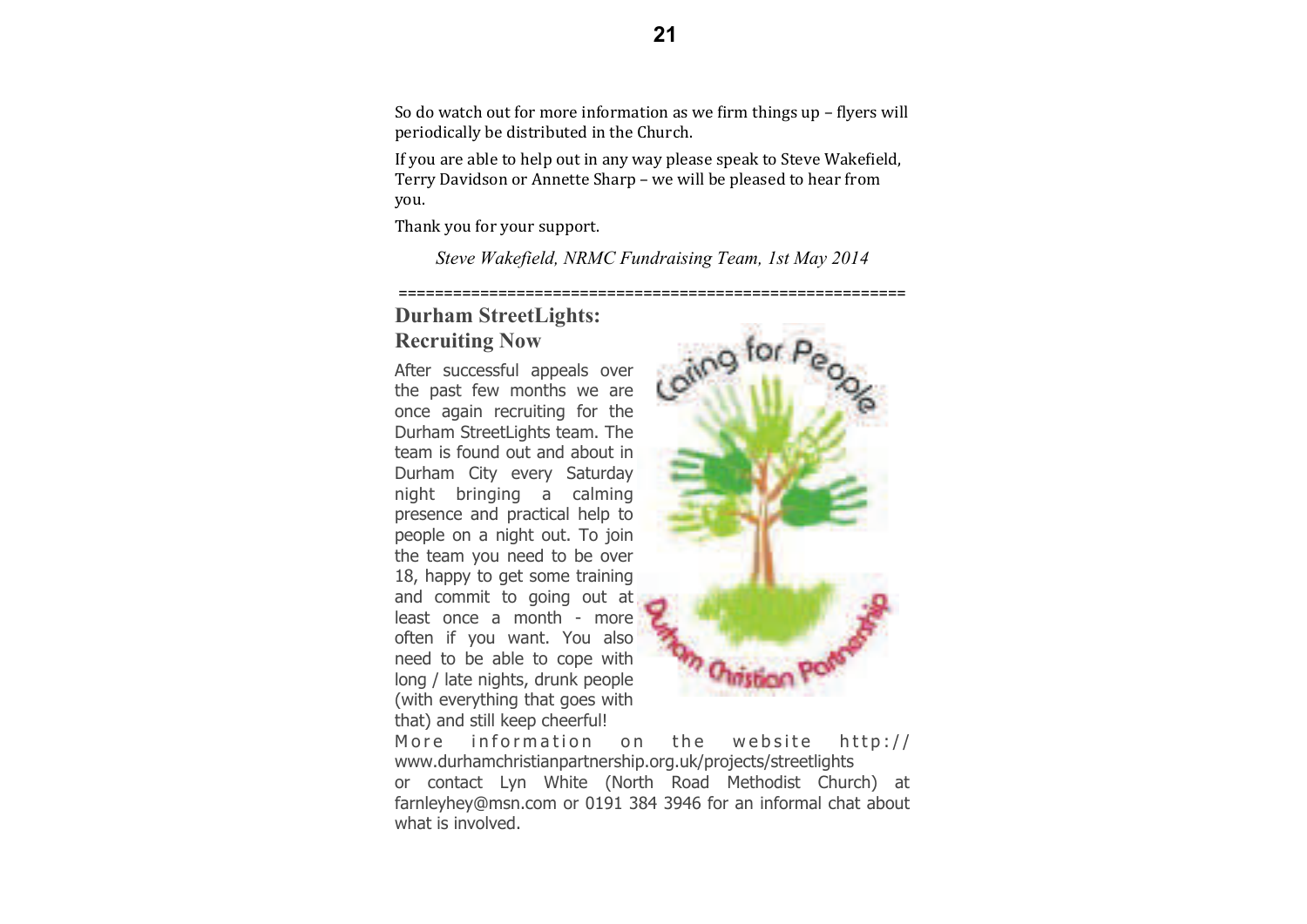## **Paul Butler, new Bishop of Durham**

Paul Butler was installed as Bishop of Durham on February 22nd. Unlike Justin Welby, now Archbishop of Canterbury, Bishop Paul has experience in working as a bishop, having already been Bishop of, first, Southampton, and, more recently, of Southwell and Nottingham. The Bishop is clearly moving in the right direction - North!

At his enthronement, Bishop Paul reminded us not to "underestimate the small", whether that meant a child, a project or a congregation.

He said: "Last September, when my appointment to this role was announced in this stunning cathedral, I highlighted three priorities. They interweave and intertwine in a way that it is not always possible to separate - rather like how beans grow together around a framework.

"Poverty, economic, social and spiritual, is a scourge, whether it is here in the North East, or in Lesotho, Burundi or Romania. It has to be confronted and tackled. But this has to be done by all sectors of society working together. The Church has a key part to play in this and we must play it to the full.

"Children and young people have a vital contribution to make to our society and to our churches now. They are not just the future, they are part of all our present. They must be listened to, encouraged and nurtured, protected appropriately and offered hope for their and all of our future. Every church needs to engage with children and young people, in schools and villages, in uniformed organisations, clubs and on the streets.

"A healthily growing Church will be a Church that engages with its local community, seeking its welfare.

"We should expect growth. We do not plant seeds without expecting growth to happen. We know that not every seed will germinate and that some will be more fruitful than others, but we expect growth. We know, too, this happens with proper care and nurture; if we want good growth then appropriate nurture is essential."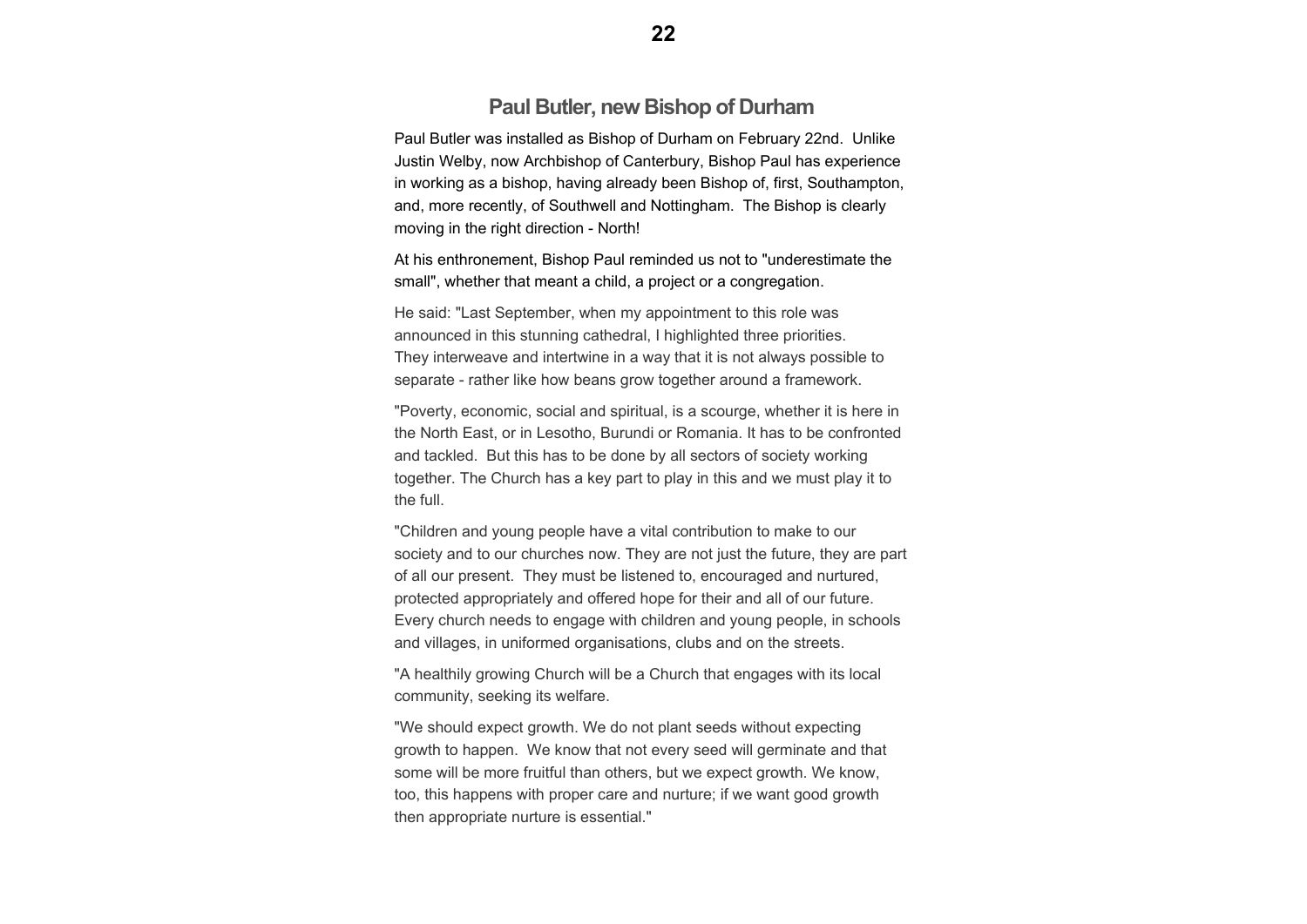## **IMPORTANT ELVET BANK NEWS Please read**

We have now switched our current accounts from Lloyds TSB to the Co-operative bank. At present, regular monthly payments into the church account are being re-directed through Lloyds TSB. We will need everyone who makes regular monthly payments to change their Standing Order instructions in favour of the new account. The new account details are below; however, Chris Webb will also provide the account details in his letter at financial year end.

Sort code 08-92-99 Account number 65701878

Please let Chris Webb know when you have changed your payment instruction.

~~~~~~~~~~~~~~~~~~~~~~~~~~~~~~~~~~~~~~~~~~~~~~~

## **MRDF relaunches as All We Can**

Methodist Relief and Development Fund's new name **All We Can**  reflects the charity's commitment to do all it can to tackle poverty and takes its inspiration from words attributed to John Wesley:

> "Do all the good you can. By all the means you can. In all the ways you can. In all the places you can. At all the times you can. To all the people you can. As long as ever you can."

Maurice Adams, Chief Executive of All We Can, says, "Over the years All We Can, under various names, has provided support and resources to many millions of people who have been overlooked by others. Our vision for the next chapter in the story of Methodist relief and development work seeks to build upon our strengths and heritage."

www.allwecan.org.uk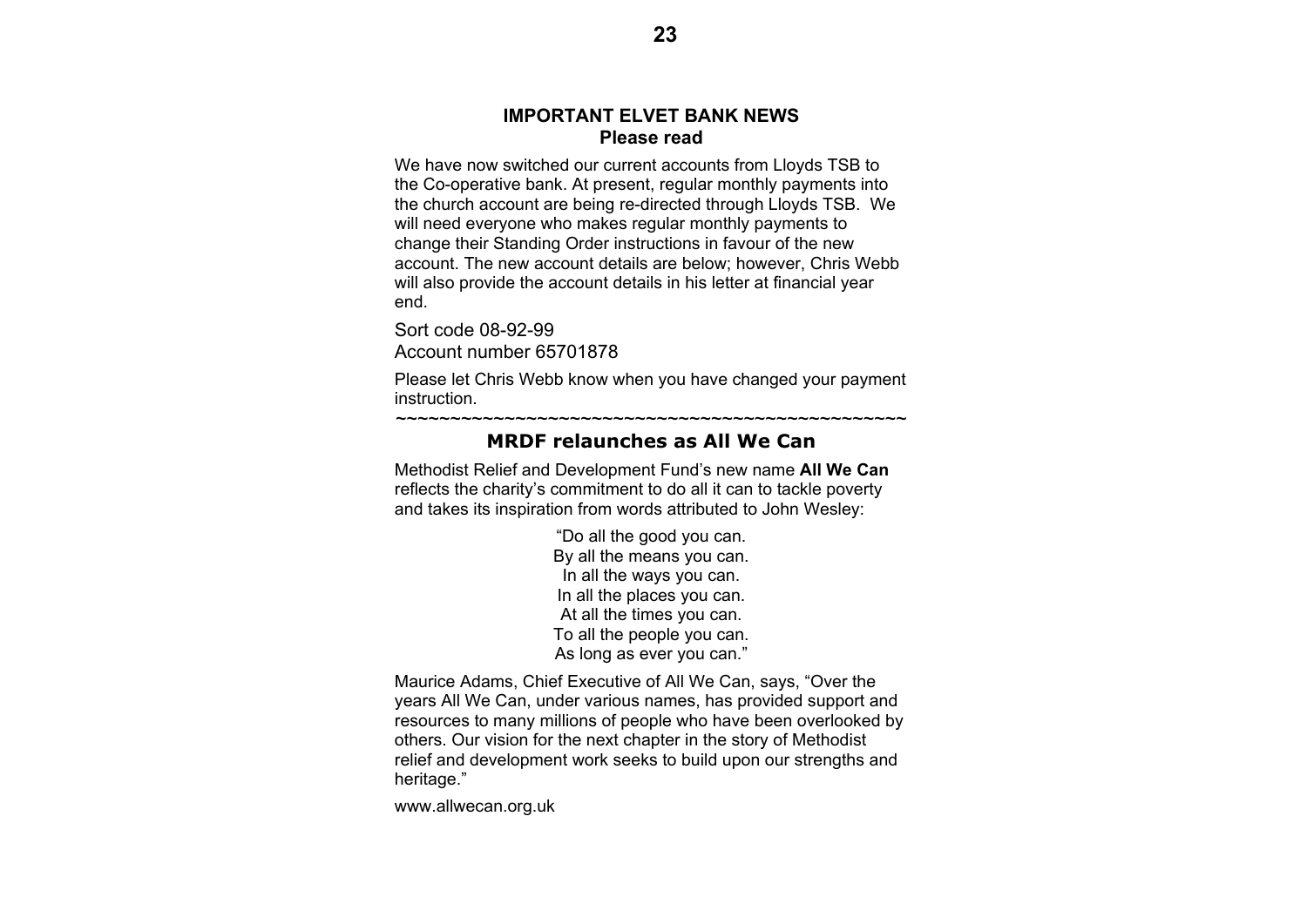#### **ELVET COMMUNION COLLECTIONS**



**Thank you, as always, for your generosity and support. Our contributions this quarter will go to the following charities.** 

#### **June - The Food Bank**

Please see the last edition of SEDUM for detailed information about the Durham Food Bank (pages 6 and 24-26).

#### **July - Karogcho School Project**

or realibor, Reflya. With for resources, the school's dedicated teachers<br>provide inspirational education and support for children growing up in a proced inspirational substation and support for simularly growing up in difficult environment. New sanitary facilities have been built and the school has been given a fresh lick of paint - help is now needed for the next step. The schoor, New Star Eight, plans to expand its building so<br>that it can accommodate all of its students. Currently half the pupils are math can accommodate an or to stateme. Salve they han the papile<br>in a partially-constructed rented building which has no windows, no doors, no electric lighting; it is far from an ideal environment. Money raised will go towards constructing a floor for the school's new building, allowing everyone to be on one site, fit for educating all the children. This project is fundraising for a primary school in the Korogocho area of Nairobi, Kenya. With few resources, the school's dedicated teachers next step. The school, New Star Light, plans to expand its building so

#### $\bm{\mathsf{August}}$  -  $\bm{\mathsf{Mary's\ Meals}}$ where  $\frac{m \times n}{m \times n}$

Mary's Meals provides daily meals to chronically hungry children in a place of learning. In this way the hungry child is attracted to the class- $\mathsf{community}.$ room where they can gain a better future for themselves and their

Their vision is that every child receives one daily meal in their place of education. Working together with those who share our ideas, we believe there is no good reason why that vision cannot be realised.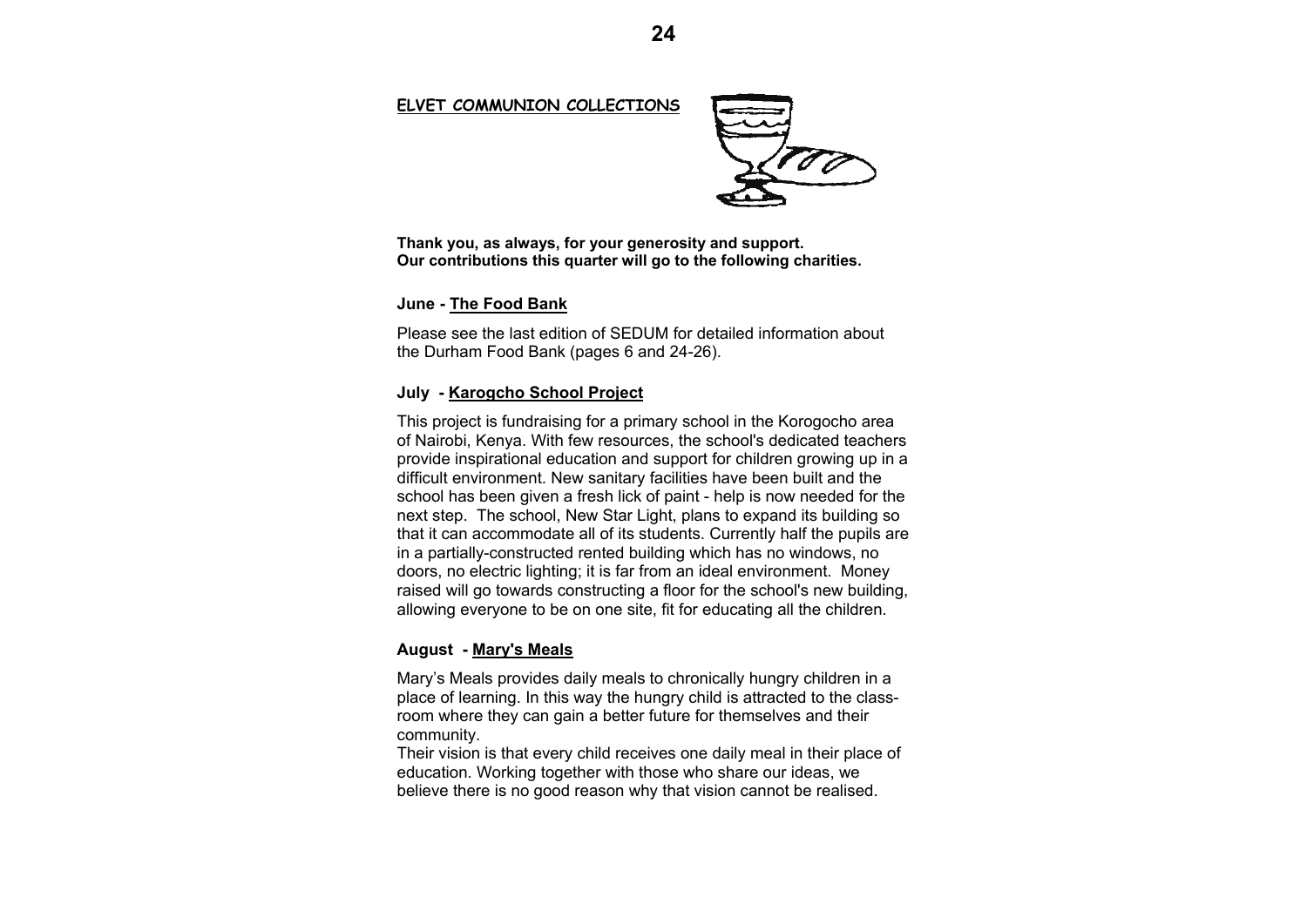

 sessions, each with an easy to use session plan, contain discussions, quizzes, creative and reflective activities as well as 5 short animations following the animated character Bob as he asks questions about the Bible

What difference does the Bible

Navigate is primarily aimed at 11-15 year olds; however, the material can be adapted for use with younger (9-10 yrs) or older (16+ yrs) groups. It is most suited to those with limited knowledge of the Bible as it serves as a basic introduction.

The resource has been produced by the Methodist Church and the Bible Society.

Navigate contains 5 sessions plus an extra session. The PDF for each session contains all the information and resources you will need to run the session. There are cartoon animations to accompany each of the 5 sessions which can also be downloaded from The Methodist Church website. Some sessions also have extra resources available to download e.g. powerpoints. Please read the introduction to Navigate, which gives guidance and advice as to how best to use the resource.

All the resources are also available on DVD from Methodist Publishing.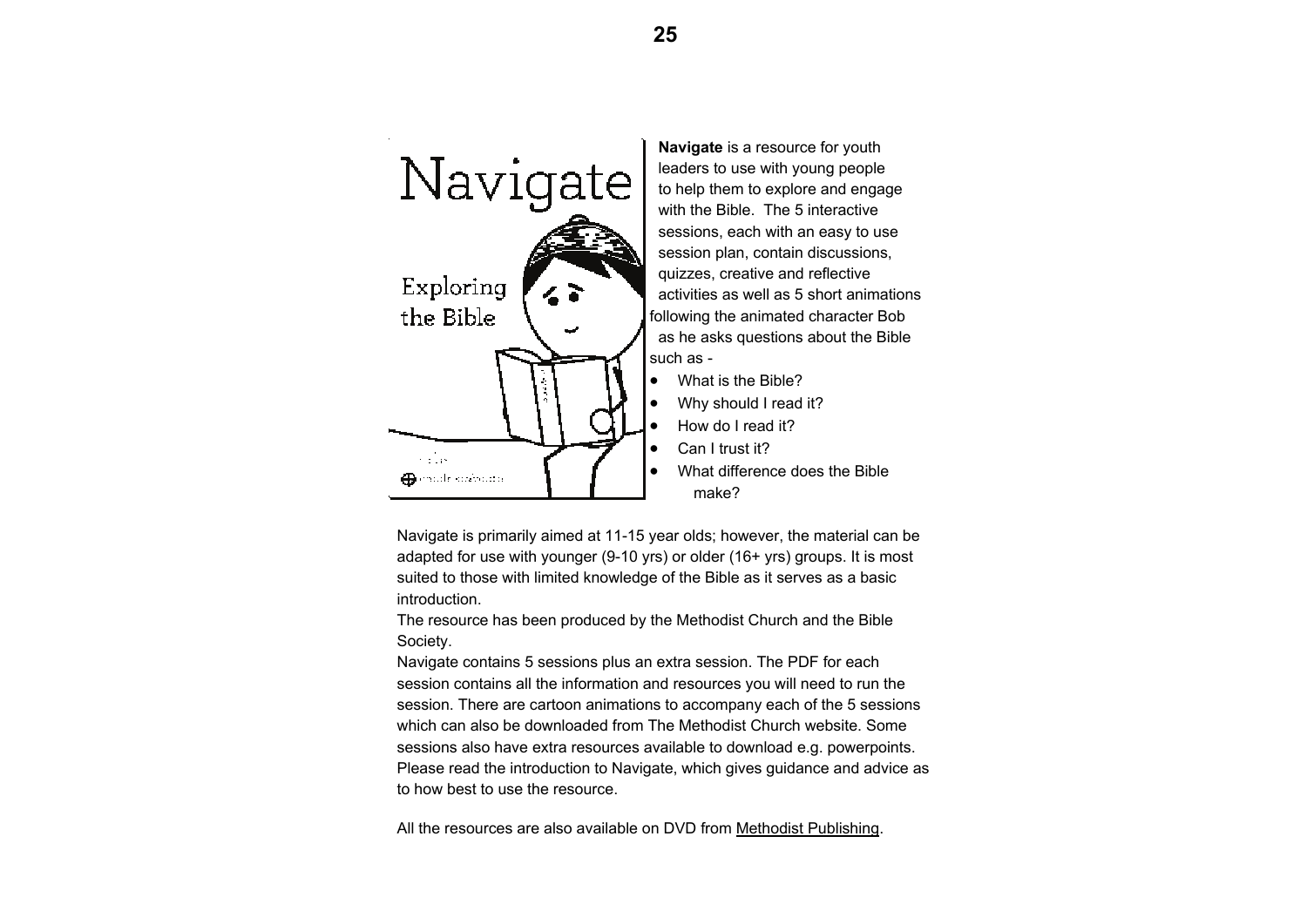

### **THE WEEK IN BOWBURN**

| Sundays    | 10.30 am          | <b>Morning Worship</b>      |  |
|------------|-------------------|-----------------------------|--|
|            |                   | and Sunday Club             |  |
| Tuesdays   | 5.30 pm           | * Kid's Club                |  |
| Wednesdays | $2.00 \text{ pm}$ | Women's Fellowship          |  |
|            |                   | (1st and 2nd in month only) |  |
|            | $2 - 3$ pm        | Prayer & Fellowship Meeting |  |
|            |                   | last Weds of month.         |  |
| Thursdays  | $9.00 \text{ am}$ | * "Drop-in"                 |  |
|            |                   | * term-time only            |  |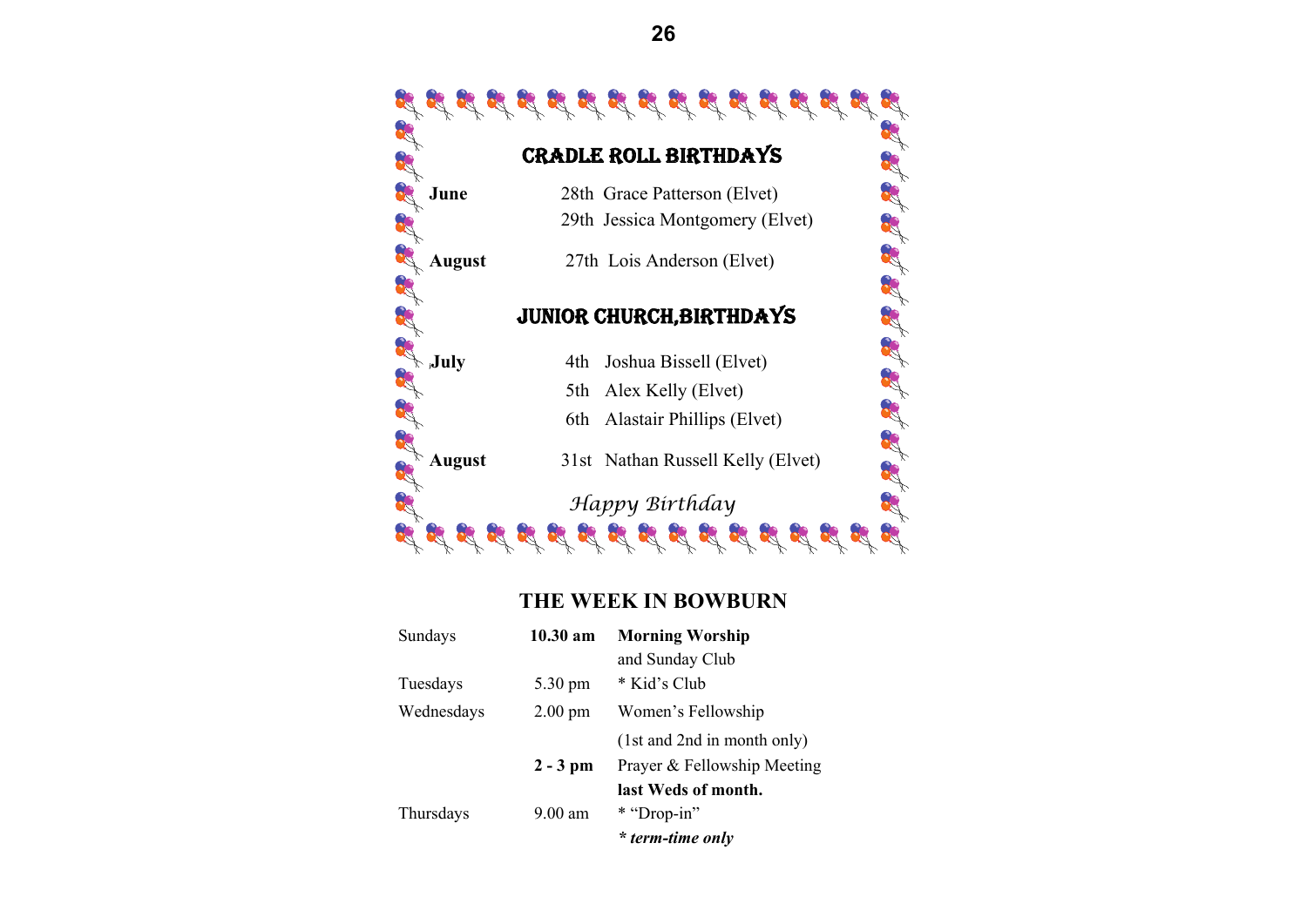## **THE WEEK AT NORTH ROAD**  Sun **10.30 am Morning Worship**

Tues 10.00- 1.30 (fortnightly) Craftworks with Mannas light lunch

| Thurs 9.30-11.30      | * Messy Mornings                                                     |
|-----------------------|----------------------------------------------------------------------|
| Fri 11.00-1.30        | Mannas - Food and Friendship every Friday                            |
| Sat<br>$9.00 - 10.15$ | (second Saturday) Coffee Morning<br>(third Saturday) Men's Breakfast |

 *\* term-time only* 

## **THE WEEK AT ELVET**

| Sun | 8.30 a.m. Second Sunday, Holy Communion                                           |
|-----|-----------------------------------------------------------------------------------|
|     | 10.45 a.m. Morning Service & Junior Church, including Crèche                      |
|     | 6.00 p.m. Evening Worship                                                         |
|     | 7.30 p.m. MethSoc (term-time)                                                     |
| Mon | 2.00 p.m. Prayer Meeting (2nd $&$ 4th Mon)                                        |
|     | 5.30 p.m. Rainbows (Girls 5-7 yrs.) at St Oswald's                                |
|     | 5.45 p.m. Brownies (Girls 7-10 yrs) at St. Oswald's                               |
|     | 6.00 p.m. Cubs (Open Group) [Boys and Girls $8-10\frac{1}{2}$ yrs.]               |
|     | 7.30 p.m. Guides (Girls 10-14 yrs.) at St. Oswald's                               |
|     | 7.30 p.m. Explorers (Open Group) [Mixed 14½-18 yrs.]                              |
|     | 7.45 p.m. House Group at Newton Hall (alternate weeks)                            |
|     | Rainbows, Brownies and Guides contact number 372 1786                             |
|     | Tue 10.15 a.m. Halliday Grove House Group (alternate weeks)                       |
|     | 5.30 p.m. Beavers (Open Group) [Boys and Girls 6-8]                               |
|     | 7.10 p.m. Scouts (Open Group) [Boys and Girls $10\frac{1}{2}$ -14 $\frac{1}{2}$ ] |
|     | Wed 12 noon Lunch Stop ALL welcome (roughly equates with term-time)               |
|     | 2.00 p.m. Women's Fellowship (1st & 3rd weeks)                                    |
|     | Thurs 10.00 a.m. Arts & Crafts Workshop                                           |
|     | 7.30 p.m. Thursday Club for All (alternate weeks)                                 |